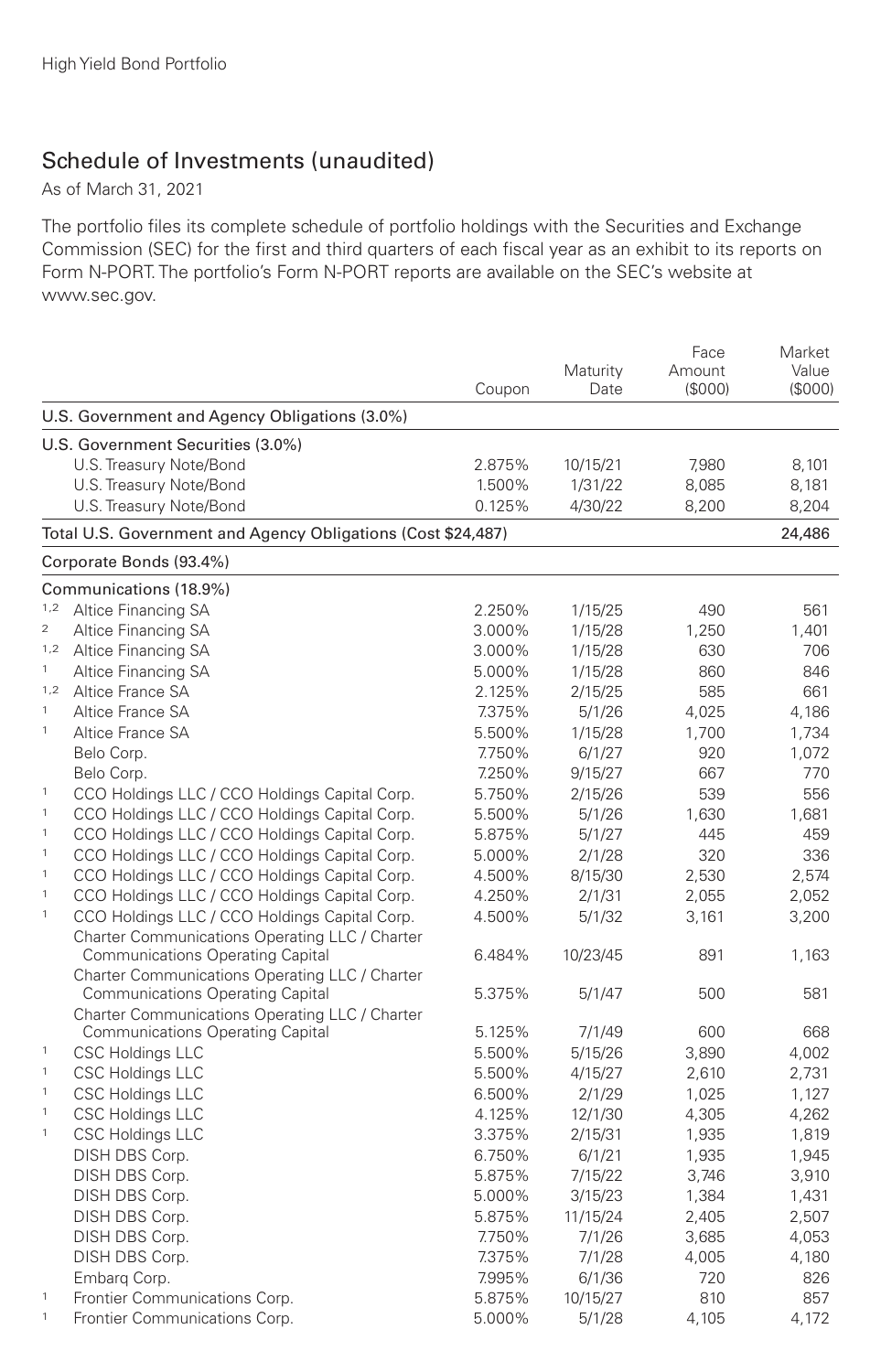|                             |                                                              |                  |                    | Face         | Market       |
|-----------------------------|--------------------------------------------------------------|------------------|--------------------|--------------|--------------|
|                             |                                                              |                  | Maturity           | Amount       | Value        |
|                             |                                                              | Coupon           | Date               | (\$000)      | (S000)       |
| $\mathbf{1}$                | Frontier Communications Corp.                                | 6.750%           | 5/1/29             | 1,975        | 2,074        |
| $\mathbf 1$                 | Go Daddy Operating Co LLC / GD Finance Co. Inc.              | 3.500%           | 3/1/29             | 3,375        | 3,324        |
| $\,$ 1                      | Gray Television Inc.                                         | 5.875%           | 7/15/26            | 2,280        | 2,363        |
| $\mathbf{1}$                | Gray Television Inc.                                         | 7.000%           | 5/15/27            | 715          | 777          |
| $\mathbf{1}$                | Gray Television Inc.                                         | 4.750%           | 10/15/30           | 970          | 962          |
|                             | Lamar Media Corp.                                            | 3.750%           | 2/15/28            | 1,770        | 1,766        |
|                             | Lamar Media Corp.                                            | 4.000%           | 2/15/30            | 1,920        | 1,913        |
| $\,$ 1 $\,$                 | Lamar Media Corp.                                            | 3.625%           | 1/15/31            | 1,311        | 1,262        |
|                             | 1,2 Lorca Telecom Bondco SA                                  | 4.000%           | 9/18/27            | 760          | 913          |
|                             | Lumen Technologies Inc.                                      | 6.750%           | 12/1/23            | 755          | 830          |
|                             | Lumen Technologies Inc.                                      | 7.500%           | 4/1/24             | 557          | 621          |
| $\,$ 1 $\,$                 | Netflix Inc.                                                 | 3.625%           | 6/15/25            | 335          | 355          |
|                             | Netflix Inc.                                                 | 4.375%           | 11/15/26           | 3,205        | 3,566        |
|                             | Netflix Inc.                                                 | 5.875%           | 11/15/28           | 140          | 169          |
| $\,$ 1                      | Outfront Media Capital LLC / Outfront Media                  |                  |                    | 439          | 444          |
| $\mathbf{1}$                | Capital Corp.<br>Outfront Media Capital LLC / Outfront Media | 5.000%           | 8/15/27            |              |              |
|                             | Capital Corp.                                                | 4.625%           | 3/15/30            | 1,882        | 1,811        |
|                             | Quebecor Media Inc.                                          | 5.750%           | 1/15/23            | 2,810        | 3,003        |
| $\mathbf{1}$                | Scripps Escrow II Inc.                                       | 3.875%           | 1/15/29            | 1,835        | 1,803        |
| $\mathbf{1}$                | Scripps Escrow II Inc.                                       | 5.375%           | 1/15/31            | 250          | 248          |
| $\mathbf{1}$                | Sirius XM Radio Inc.                                         | 4.625%           | 7/15/24            | 1,640        | 1,685        |
| $\mathbf{1}$                | Sirius XM Radio Inc.                                         | 5.375%           | 7/15/26            | 300          | 309          |
| $\mathbf{1}$                | Sirius XM Radio Inc.                                         | 4.125%           |                    | 2,345        | 2,339        |
|                             | Sprint Capital Corp.                                         | 6.875%           | 7/1/30<br>11/15/28 | 915          | 1,153        |
|                             | Sprint Capital Corp.                                         | 8.750%           | 3/15/32            | 720          |              |
|                             | Sprint Corp.                                                 | 7.875%           |                    |              | 1,065        |
|                             | Sprint Corp.                                                 | 7.125%           | 9/15/23            | 6,974        | 7,968        |
|                             | Sprint Corp.                                                 | 7.625%           | 6/15/24            | 2,101        | 2,416        |
|                             | Telecom Italia Capital SA                                    | 6.375%           | 2/15/25            | 1,595<br>381 | 1,890<br>448 |
|                             | Telecom Italia Capital SA                                    | 6.000%           | 11/15/33           | 1,085        | 1,225        |
|                             | Telecom Italia Capital SA                                    | 7.721%           | 9/30/34<br>6/4/38  | 1,280        | 1,694        |
| $\mathbf{1}$                | Telecom Italia SPA                                           | 5.303%           | 5/30/24            | 445          | 481          |
| $\mathbf{1}$                | Telenet Finance Luxembourg Notes Sarl                        | 5.500%           | 3/1/28             | 4,000        | 4,192        |
|                             | Time Warner Cable LLC                                        | 5.875%           | 11/15/40           | 60           | 74           |
|                             | Time Warner Cable LLC                                        | 5.500%           | 9/1/41             | 1,223        | 1,444        |
|                             | T-Mobile USA Inc.                                            | 4.500%           | 2/1/26             | 260          | 266          |
|                             | T-Mobile USA Inc.                                            | 5.375%           | 4/15/27            | 3,510        | 3,716        |
| $\mathbf{1}$                | <b>UPC Holding BV</b>                                        | 5.500%           | 1/15/28            | 2,350        | 2,429        |
|                             | ViacomCBS Inc.                                               | 5.875%           | 2/28/57            | 2,560        | 2,592        |
|                             | ViacomCBS Inc.                                               | 6.250%           |                    | 944          | 1,042        |
|                             | Videotron Ltd.                                               | 5.000%           | 2/28/57            | 1,472        | 1,531        |
| $\mathbf{1}$                | Videotron Ltd.                                               |                  | 7/15/22            | 260          | 285          |
| $\mathbf{1}$                | Videotron Ltd.                                               | 5.375%<br>5.125% | 6/15/24            | 1,750        | 1,846        |
| $\mathbf{1}$                | Virgin Media Secured Finance plc                             |                  | 4/15/27<br>8/15/26 | 940          | 975          |
| $\,$ 1                      | Virgin Media Secured Finance plc                             | 5.500%           |                    |              |              |
| $\mathbf{1}$                | Virgin Media Secured Finance plc                             | 5.500%           | 5/15/29            | 1,510        | 1,602        |
| 1,3                         |                                                              | 4.500%           | 8/15/30            | 1,190        | 1,202        |
| $\ensuremath{\mathsf{1}}$   | Virgin Media Vendor Financing Notes III DAC                  | 4.875%           | 7/15/28            | 1,090        | 1,548        |
| $\mathbf 1$                 | Virgin Media Vendor Financing Notes IV DAC                   | 5.000%           | 7/15/28            | 1,075        | 1,094        |
| $\mathbf{1}$                | Vmed O2 UK Financing I plc<br>VTR Comunicaciones SPA         | 4.250%           | 1/31/31            | 3,140        | 3,050        |
| $\mathbf 1$                 |                                                              | 5.125%           | 1/15/28            | 563          | 586          |
| $\mathbf{1}$                | VTR Finance NV                                               | 6.375%           | 7/15/28            | 255          | 274          |
|                             | WMG Acquisition Corp.                                        | 5.500%           | 4/15/26            | 2,651        | 2,726        |
| 1,2                         | WMG Acquisition Corp.                                        | 3.625%           | 10/15/26           | 220          | 266          |
| 1,2                         | WMG Acquisition Corp.                                        | 2.750%           | 7/15/28            | 520          | 621          |
| $\mathbf{1}$<br>$\mathbf 1$ | WMG Acquisition Corp.                                        | 3.875%           | 7/15/30            | 1,515        | 1,526        |
|                             | WMG Acquisition Corp.                                        | 3.000%           | 2/15/31            | 2,085        | 1,965        |
| $\mathbf 1$                 | Ziggo BV                                                     | 5.500%           | 1/15/27            | 1,545        | 1,601        |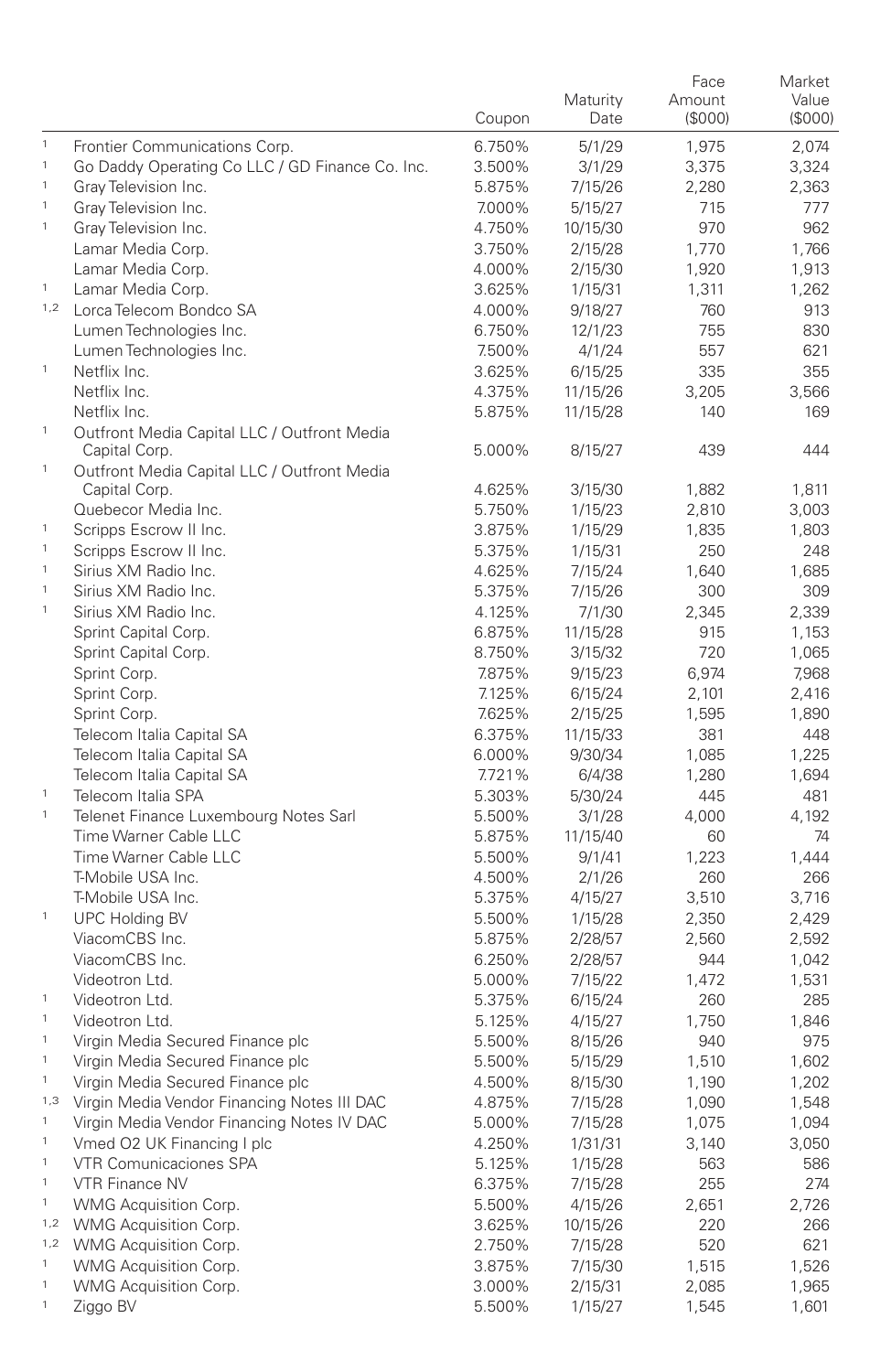|                             |                                                                 | Coupon           | Maturity<br>Date    | Face<br>Amount<br>(S000) | Market<br>Value<br>(S000) |
|-----------------------------|-----------------------------------------------------------------|------------------|---------------------|--------------------------|---------------------------|
| $\mathbf{1}$                | Ziggo BV                                                        | 4.875%           | 1/15/30             | 2,299                    | 2,345                     |
|                             |                                                                 |                  |                     |                          | 154,704                   |
|                             | Consumer Discretionary (13.7%)                                  |                  |                     |                          |                           |
| $\mathbf 1$                 | 1011778 BC ULC / New Red Finance Inc.                           | 4.250%           | 5/15/24             | 2,059                    | 2,082                     |
| $\,$ 1 $\,$                 | 1011778 BC ULC / New Red Finance Inc.                           | 3.875%           | 1/15/28             | 1,185                    | 1,191                     |
| $\mathbf{1}$<br>$\,$ 1 $\,$ | 1011778 BC ULC / New Red Finance Inc.                           | 4.375%           | 1/15/28             | 1,500                    | 1,508                     |
| $\mathbf{1}$                | 1011778 BC ULC / New Red Finance Inc.                           | 3.500%           | 2/15/29             | 1,370                    | 1,329                     |
| $\mathbf 1$                 | 1011778 BC ULC / New Red Finance Inc.                           | 4.000%           | 10/15/30            | 3,325                    | 3,209                     |
| $\mathbf{1}$                | Adient Global Holdings Ltd.                                     | 4.875%           | 8/15/26             | 1,090                    | 1.123                     |
| $\mathbf{1}$                | Adient US LLC                                                   | 7.000%           | 5/15/26             | 736                      | 787                       |
| $\mathbf{1}$                | American Builders & Contractors Supply Co. Inc.                 | 5.875%           | 5/15/26             | 820                      | 847<br>2.220              |
|                             | American Builders & Contractors Supply Co. Inc.                 | 4.000%           | 1/15/28             | 2,226<br>505             | 514                       |
|                             | Asbury Automotive Group Inc.                                    | 4.500%<br>4.750% | 3/1/28              | 489                      | 504                       |
|                             | Asbury Automotive Group Inc.<br>Boyd Gaming Corp.               | 6.000%           | 3/1/30<br>8/15/26   | 100                      | 104                       |
|                             | Boyd Gaming Corp.                                               | 4.750%           | 12/1/27             | 3,725                    | 3,781                     |
| $\mathbf{1}$                | Caesars Entertainment Inc.                                      | 6.250%           | 7/1/25              | 1,810                    | 1,914                     |
| $\mathbf{1}$                | Caesars Entertainment Inc.                                      |                  |                     |                          |                           |
| $\mathbf{1}$                | Caesars Resort Collection LLC / CRC Finco Inc.                  | 8.125%<br>5.750% | 7/1/27              | 1,810                    | 1,991                     |
| $\mathbf{1}$                |                                                                 |                  | 7/1/25              | 610                      | 641                       |
|                             | Caesars Resort Collection LLC / CRC Finco Inc.<br>Cedar Fair LP | 5.250%<br>5.250% | 10/15/25<br>7/15/29 | 4,754                    | 4,754                     |
|                             | Cedar Fair LP / Canada's Wonderland Co. /                       |                  |                     | 1,645                    | 1,694                     |
|                             | Magnum Management Corp.                                         | 5.375%           | 6/1/24              | 535                      | 540                       |
|                             | Cedar Fair LP / Canada's Wonderland Co. /                       |                  |                     |                          |                           |
|                             | Magnum Management Corp. / Millennium Op                         | 5.375%           | 4/15/27             | 775                      | 794                       |
|                             | 1,2 Cirsa Finance International Sarl                            | 6.250%           | 12/20/23            | 1,460                    | 1,736                     |
| $\mathbf{1}$                | Cirsa Finance International Sarl                                | 7.875%           | 12/20/23            | 1,523                    | 1.557                     |
| $\mathbf{1}$                | Clarios Global LP / Clarios US Finance Co.                      | 6.250%           | 5/15/26             | 358                      | 381                       |
| $\mathbf{1}$                | Clarios Global LP / Clarios US Finance Co.                      | 8.500%           | 5/15/27             | 804                      | 865                       |
| $\overline{4}$              | Clarios Global LP Bank Loan, 1M USD LIBOR +                     |                  |                     |                          |                           |
|                             | 3.250%                                                          | 1.000%           | 4/30/21             | 1,050                    | 1,039                     |
|                             | Ford Motor Credit Co. LLC                                       | 3.470%           | 4/5/21              | 400                      | 400                       |
|                             | Ford Motor Credit Co. LLC                                       | 5.875%           | 8/2/21              | 1,332                    | 1,350                     |
|                             | Ford Motor Credit Co. LLC                                       | 3.813%           | 10/12/21            | 580                      | 587                       |
|                             | Ford Motor Credit Co. LLC                                       | 5.596%           | 1/7/22              | 220                      | 226                       |
|                             | Ford Motor Credit Co. LLC                                       | 3.219%           | 1/9/22              | 410                      | 415                       |
|                             | Ford Motor Credit Co. LLC                                       | 3.339%           | 3/28/22             | 200                      | 203                       |
|                             | Ford Motor Credit Co. LLC                                       | 2.979%           | 8/3/22              | 250                      | 254                       |
|                             | Ford Motor Credit Co. LLC                                       | 4.250%           | 9/20/22             | 420                      | 435                       |
|                             | Ford Motor Credit Co. LLC                                       | 3.350%           | 11/1/22             | 1,175                    | 1,199                     |
|                             | Ford Motor Credit Co. LLC                                       | 3.087%           | 1/9/23              | 900                      | 914                       |
|                             | Ford Motor Credit Co. LLC                                       | 3.370%           | 11/17/23            | 395                      | 405                       |
| 5                           | Ford Motor Credit Co. LLC, 3M USD LIBOR +                       |                  |                     |                          |                           |
|                             | 1.080%                                                          | 1.276%           | 8/3/22              | 575                      | 570                       |
| 5                           | Ford Motor Credit Co. LLC, 3M USD LIBOR +<br>1.235%             | 1.429%           | 2/15/23             | 255                      | 253                       |
| 4,6                         | Great Outdoors Group LLC Bank Loan, 6M USD                      |                  |                     |                          |                           |
|                             | LIBOR + 4.250%                                                  | 1.000%           | 3/6/28              | 2,165                    | 2,163                     |
| $\mathbf{1}$                | Group 1 Automotive Inc.                                         | 4.000%           | 8/15/28             | 125                      | 124                       |
| $\mathbf{1}$                | Hanesbrands Inc.                                                | 4.625%           | 5/15/24             | 730                      | 770                       |
| $\mathbf{1}$                | Hanesbrands Inc.                                                | 5.375%           | 5/15/25             | 615                      | 649                       |
| $\mathbf{1}$                | Hanesbrands Inc.                                                | 4.875%           | 5/15/26             | 2,974                    | 3,190                     |
|                             | 4,5,6 IRB Holding Corp. Bank Loan, 3M USD LIBOR +               |                  |                     |                          |                           |
|                             | 3.250%                                                          | 4.250%           | 6/15/21             | 2,800                    | 2,791                     |
| $\mathbf{1}$                | Jacobs Entertainment Inc.                                       | 7.875%           | 2/1/24              | 600                      | 623                       |
| $\mathbf{1}$                | JELD-WEN Inc.                                                   | 4.625%           | 12/15/25            | 345                      | 349                       |
| $\mathbf 1$                 | JELD-WEN Inc.                                                   | 4.875%           | 12/15/27            | 515                      | 530                       |
| $\mathbf{1}$                | KAR Auction Services Inc.                                       | 5.125%           | 6/1/25              | 2,069                    | 2,097                     |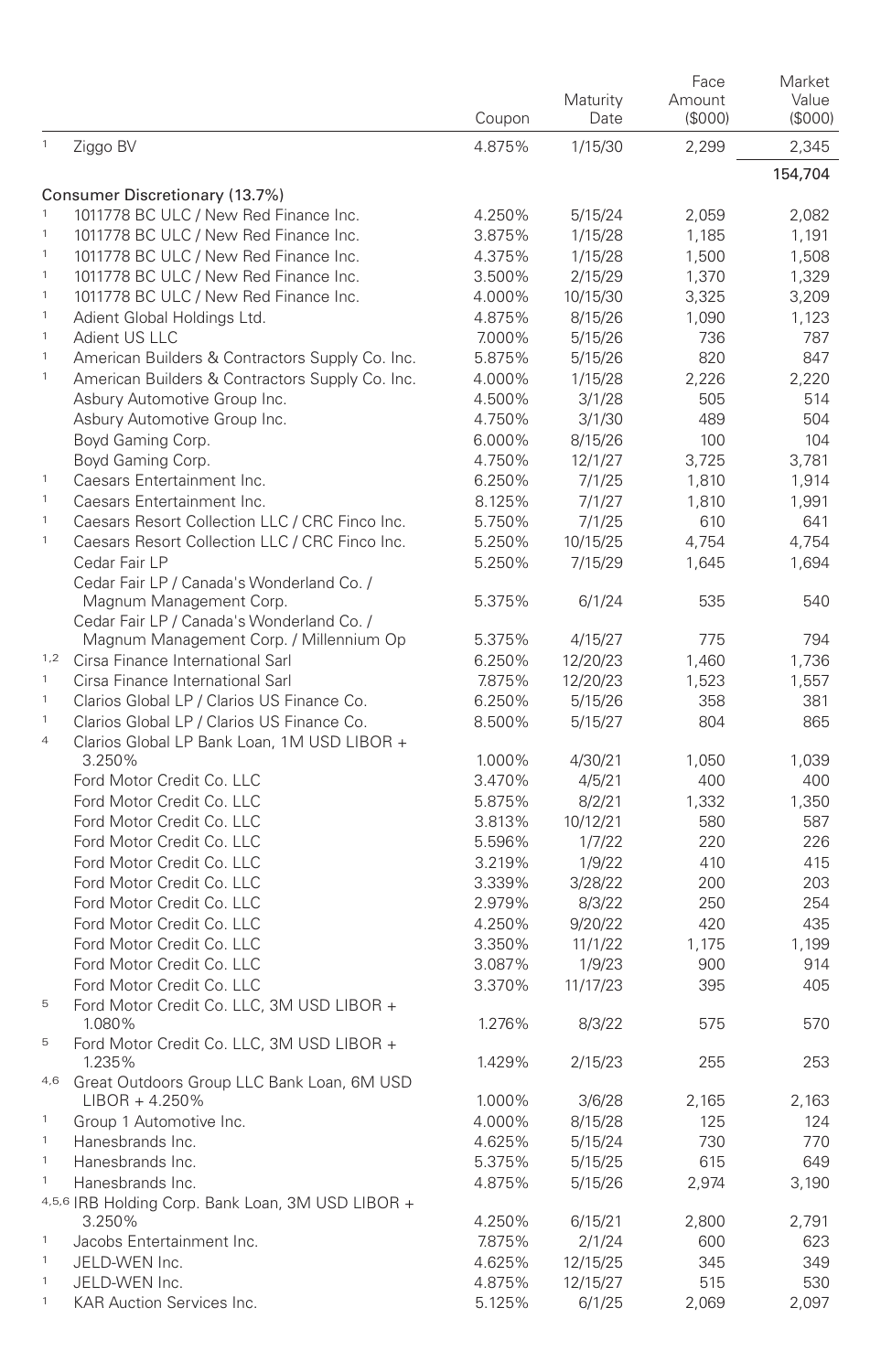|                              |                                                                      | Coupon | Maturity<br>Date | Face<br>Amount<br>(\$000) | Market<br>Value<br>(\$000) |
|------------------------------|----------------------------------------------------------------------|--------|------------------|---------------------------|----------------------------|
|                              | <b>KB Home</b>                                                       | 7.000% | 12/15/21         | 215                       | 219                        |
|                              | <b>KB Home</b>                                                       | 7.500% | 9/15/22          | 215                       | 232                        |
|                              | <b>KB Home</b>                                                       | 7.625% | 5/15/23          | 1,300                     | 1,398                      |
|                              | <b>KB Home</b>                                                       | 4.800% | 11/15/29         | 405                       | 425                        |
| $\mathbf{1}$                 | KFC Holding Co./Pizza Hut Holdings LLC/Taco Bell                     |        |                  |                           |                            |
| $\mathbf{1}$                 | of America LLC<br>KFC Holding Co./Pizza Hut Holdings LLC/Taco Bell   | 5.250% | 6/1/26           | 872                       | 898                        |
|                              | of America LLC                                                       | 4.750% | 6/1/27           | 1,010                     | 1,059                      |
| $\,$ 1 $\,$                  | L Brands Inc.                                                        | 6.875% | 7/1/25           | 765                       | 847                        |
| $\mathbf{1}$                 | L Brands Inc.                                                        | 6.625% | 10/1/30          | 2.130                     | 2,415                      |
|                              | Lennar Corp.                                                         | 4.125% | 1/15/22          | 685                       | 697                        |
|                              | Lennar Corp.                                                         | 4.500% | 4/30/24          | 1,965                     | 2,137                      |
|                              | Lennar Corp.                                                         | 5.250% | 6/1/26           | 130                       | 149                        |
|                              | Lennar Corp.                                                         | 5.000% | 6/15/27          | 1,045                     | 1,195                      |
|                              | Lennar Corp.                                                         | 4.750% | 11/29/27         | 490                       | 562                        |
| $\mathbf{1}$                 | Lithia Motors Inc.                                                   | 5.250% | 8/1/25           | 171                       | 177                        |
| $\mathbf{1}$                 | Lithia Motors Inc.                                                   | 4.625% | 12/15/27         | 1,945                     | 2,023                      |
| $\mathbf{1}$                 | Lithia Motors Inc.                                                   | 4.375% | 1/15/31          | 670                       | 693                        |
|                              | Macy's Retail Holdings LLC                                           | 2.875% | 2/15/23          | 106                       | 106                        |
|                              | Macy's Retail Holdings LLC                                           | 3.625% | 6/1/24           | 966                       | 966                        |
| $\mathbf{1}$                 | Macy's Retail Holdings LLC                                           | 5.875% | 4/1/29           | 1,444                     | 1,482                      |
|                              | Macy's Retail Holdings LLC                                           | 4.500% | 12/15/34         | 410                       | 364                        |
|                              | Macy's Retail Holdings LLC                                           | 5.125% | 1/15/42          | 207                       | 174                        |
|                              | Macy's Retail Holdings LLC                                           | 4.300% | 2/15/43          | 915                       | 703                        |
| $\mathbf{1}$                 | Mattel Inc.                                                          | 6.750% | 12/31/25         | 161                       | 169                        |
| $\mathbf{1}$                 | Mattel Inc.                                                          | 3.375% | 4/1/26           | 635                       | 648                        |
| $\mathbf{1}$                 | Mattel Inc.                                                          | 5.875% | 12/15/27         | 1,910                     | 2,089                      |
| $\mathbf{1}$                 | Mattel Inc.                                                          | 3.750% | 4/1/29           | 880                       | 886                        |
|                              | <b>MGM Resorts International</b>                                     | 6.000% | 3/15/23          | 680                       | 726                        |
|                              | <b>MGM Resorts International</b>                                     | 5.750% | 6/15/25          | 985                       | 1,071                      |
| $\mathbf{1}$                 | Michaels Stores Inc.                                                 | 4.750% | 10/1/27          | 795                       | 863                        |
| $\mathbf{1}$                 | NMG Holding Co. Inc. / Neiman Marcus                                 |        |                  |                           |                            |
|                              | Group LLC                                                            | 7.125% | 4/1/26           | 460                       | 469                        |
| $\mathbf{1}$                 | Petsmart Inc.                                                        | 4.750% | 2/15/28          | 580                       | 593                        |
| 1                            | Petsmart Inc.                                                        | 7.750% | 2/15/29          | 250                       | 269                        |
|                              | PulteGroup Inc.                                                      | 5.500% | 3/1/26           | 818                       | 951                        |
| $\overline{4}$               | PVH Corp.<br>Revlon Consumer Products Corp. Bank Loan, 3M            | 4.625% | 7/10/25          | 1,135                     | 1,245                      |
|                              | USD LIBOR + 3.500%                                                   | 4.500% | 5/28/21          | 1                         | 1                          |
| $\,$ 1 $\,$                  | Scientific Games International Inc.                                  | 7.000% | 5/15/28          | 1,955                     | 2,077                      |
|                              | Service Corp. International                                          | 8.000% | 11/15/21         | 1,225                     | 1,274                      |
|                              | Service Corp. International                                          | 4.625% | 12/15/27         | 505                       | 532                        |
|                              | Service Corp. International                                          | 5.125% | 6/1/29           | 2,105                     | 2,247                      |
|                              | Service Corp. International                                          | 3.375% | 8/15/30          | 650                       | 631                        |
| $\mathbf{1}$                 | Speedway Motorsports LLC / Speedway Funding                          |        |                  |                           |                            |
|                              | II Inc.                                                              | 4.875% | 11/1/27          | 600                       | 599                        |
| $\mathbf{1}$                 | Taylor Morrison Communities Inc.                                     | 5.875% | 6/15/27          | 750                       | 827                        |
|                              | Taylor Morrison Communities Inc.                                     | 5.125% | 8/1/30           | 1,075                     | 1,142                      |
|                              | Toll Brothers Finance Corp.                                          | 4.875% | 11/15/25         | 295                       | 329                        |
|                              | Toll Brothers Finance Corp.                                          | 4.875% | 3/15/27          | 1,955                     | 2,202                      |
|                              | Toll Brothers Finance Corp.                                          | 3.800% | 11/1/29          | 3,461                     | 3,656                      |
|                              | Under Armour Inc.                                                    | 3.250% | 6/15/26          | 2,310                     | 2,310                      |
| $\mathbf{1}$                 | William Carter Co.                                                   | 5.500% | 5/15/25          | 280                       | 298                        |
| $\mathbf{1}$                 | William Carter Co.                                                   | 5.625% | 3/15/27          | 404                       | 426                        |
| $\mathbf{1}$                 | Williams Scotsman International Inc.                                 | 4.625% | 8/15/28          | 60                        | 61                         |
| $\mathbf{1}$<br>$\mathbf{1}$ | WW International Inc.<br>Wynn Las Vegas LLC / Wynn Las Vegas Capital | 8.625% | 12/1/25          | 735                       | 763                        |
|                              | Corp.                                                                | 5.500% | 3/1/25           | 1,530                     | 1,616                      |
| $\mathbf 1$                  | Yum! Brands Inc.                                                     | 7.750% | 4/1/25           | 1,150                     | 1,254                      |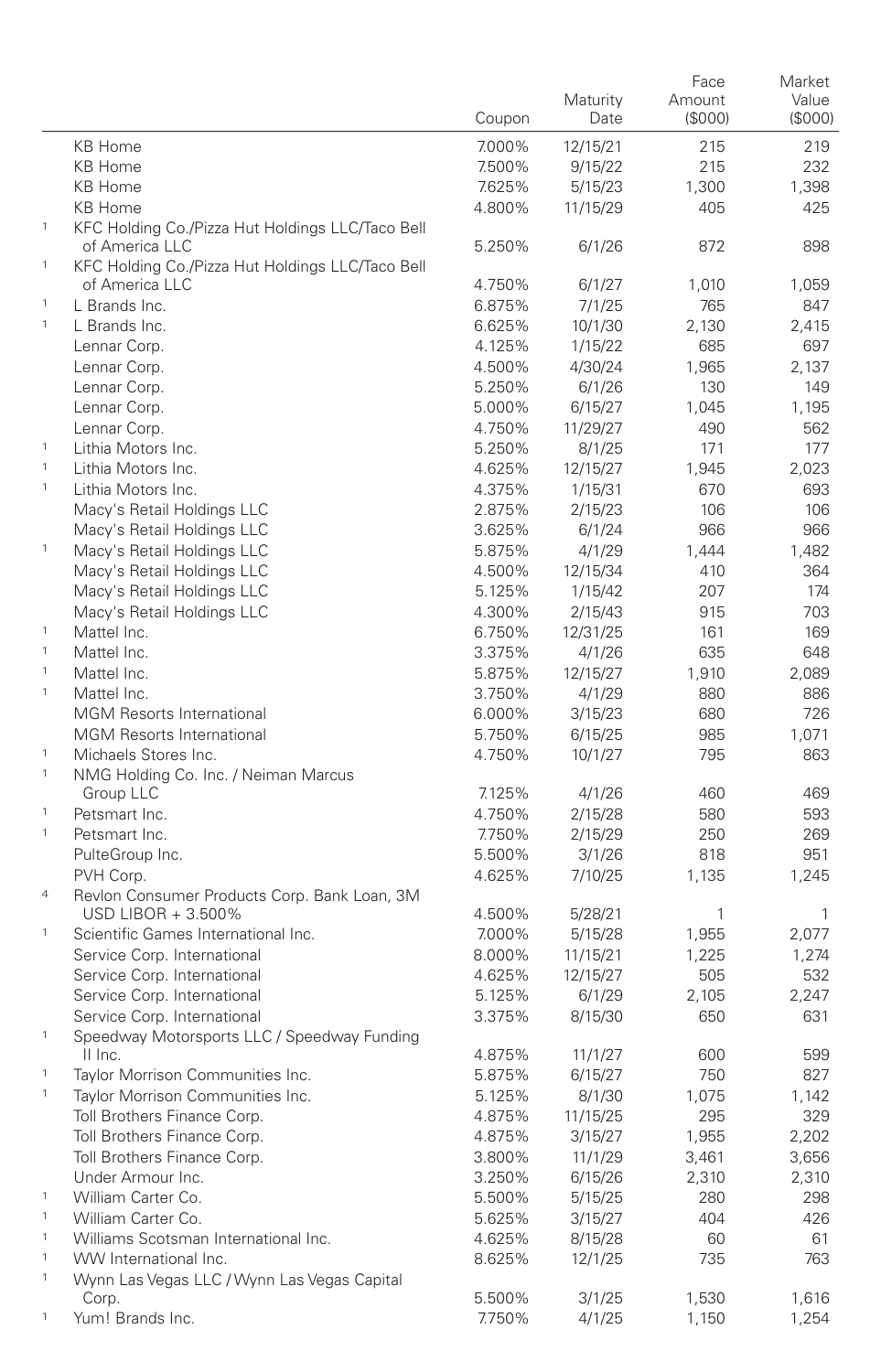|                           |                                                                             | Coupon | Maturity<br>Date | Face<br>Amount<br>(\$000) | Market<br>Value<br>(\$000) |
|---------------------------|-----------------------------------------------------------------------------|--------|------------------|---------------------------|----------------------------|
| $\mathbf{1}$              | Yum! Brands Inc.                                                            | 4.750% | 1/15/30          | 910                       | 962                        |
|                           | Yum! Brands Inc.                                                            | 3.625% | 3/15/31          | 2,450                     | 2,352                      |
|                           |                                                                             |        |                  |                           | 112,061                    |
|                           | Consumer Staples (4.2%)                                                     |        |                  |                           |                            |
| 1,3                       | B&G Foods Inc.                                                              | 5.250% | 9/15/27          | 4,020                     | 4,151                      |
| 1,2                       | Bellis Acquisition Co. plc                                                  | 3.250% | 2/16/26          | 508                       | 703                        |
| $\mathbf{1}$              | Darling Global Finance BV                                                   | 3.625% | 5/15/26          | 395                       | 471                        |
| $\mathbf{1}$              | Darling Ingredients Inc.                                                    | 5.250% | 4/15/27          | 795                       | 831                        |
| $\mathbf{1}$              | Energizer Holdings Inc.                                                     | 4.750% | 6/15/28          | 3,420                     | 3,527                      |
|                           | Energizer Holdings Inc.<br>4,5 Froneri International Ltd. Bank Loan, 1M USD | 4.375% | 3/31/29          | 580                       | 579                        |
|                           | LIBOR + 2.250%                                                              | 2.359% | 4/30/21          | 898                       | 885                        |
|                           | 4,5 Froneri International Ltd. Bank Loan, 1M USD<br>$LIBOR + 5.750\%$       | 5.859% | 4/30/21          | 297                       | 299                        |
|                           | Kraft Heinz Foods Co.                                                       | 3.750% | 4/1/30           | 920                       | 973                        |
|                           | Kraft Heinz Foods Co.                                                       | 4.250% | 3/1/31           | 1,200                     | 1,317                      |
|                           | Kraft Heinz Foods Co.                                                       | 5.200% | 7/15/45          | 3,010                     | 3,472                      |
|                           | Kraft Heinz Foods Co.                                                       | 4.875% | 10/1/49          | 1,070                     | 1,198                      |
| $\,$ 1                    | Lamb Weston Holdings Inc.                                                   | 4.875% | 11/1/26          | 256                       | 265                        |
| $\mathbf 1$               | Lamb Weston Holdings Inc.                                                   | 4.875% | 5/15/28          | 175                       | 188                        |
| $\mathbf 1$               | Performance Food Group Inc.                                                 | 6.875% | 5/1/25           | 200                       | 213                        |
| $\mathbf 1$               | Performance Food Group Inc.                                                 | 5.500% | 10/15/27         | 2,685                     | 2,806                      |
| $\,$ 1                    | Post Holdings Inc.                                                          | 5.750% | 3/1/27           | 970                       | 1,018                      |
| $\mathbf 1$               | Post Holdings Inc.                                                          | 5.625% | 1/15/28          | 2,170                     | 2,287                      |
| $\mathbf 1$               | Post Holdings Inc.                                                          | 4.625% | 4/15/30          | 3,364                     | 3,372                      |
| $\,$ 1 $\,$               | Post Holdings Inc.                                                          | 4.500% | 9/15/31          | 2,485                     | 2,448                      |
|                           | 4,5 Revlon Consumer Products Corp. Bank Loan, 3M                            |        |                  |                           |                            |
|                           | USD LIBOR + 3.500%                                                          | 4.250% | 5/28/21          | 753                       | 354                        |
|                           | TreeHouse Foods Inc.                                                        | 4.000% | 9/1/28           | 2,070                     | 2,070                      |
| $\mathbf{1}$              | United Natural Foods Inc.                                                   | 6.750% | 10/15/28         | 695                       | 742                        |
|                           | Energy (8.5%)                                                               |        |                  |                           | 34,169                     |
|                           | Apache Corp.                                                                | 4.875% | 11/15/27         | 1,560                     | 1,593                      |
|                           | Apache Corp.                                                                | 5.100% | 9/1/40           | 1,065                     | 1,037                      |
|                           | Apache Corp.                                                                | 5.250% | 2/1/42           | 471                       | 463                        |
|                           | Apache Corp.                                                                | 4.750% | 4/15/43          | 1,393                     | 1,292                      |
|                           | Apache Corp.                                                                | 4.250% | 1/15/44          | 678                       | 606                        |
|                           | Apache Corp.                                                                | 5.350% | 7/1/49           | 1,372                     | 1,310                      |
| $\mathbf{1}$              | Blue Racer Midstream LLC / Blue Racer Finance                               |        |                  |                           |                            |
| $\,$ 1 $\,$               | Corp.<br>Blue Racer Midstream LLC / Blue Racer Finance                      | 7.625% | 12/15/25         | 435                       | 468                        |
|                           | Corp.                                                                       | 6.625% | 7/15/26          | 775                       | 796                        |
| $\mathbf{1}$              | <b>Buckeye Partners LP</b>                                                  | 4.125% | 3/1/25           | 1,285                     | 1,314                      |
| $\mathbf 1$               | <b>Buckeye Partners LP</b>                                                  | 4.500% | 3/1/28           | 1,954                     | 1,954                      |
|                           | Cheniere Corpus Christi Holdings LLC                                        | 5.125% | 6/30/27          | 1,033                     | 1,184                      |
|                           | Cheniere Energy Partners LP                                                 | 4.500% | 10/1/29          | 1,566                     | 1,627                      |
|                           | Continental Resources Inc.                                                  | 4.375% | 1/15/28          | 1,553                     | 1,635                      |
| $\ensuremath{\mathsf{1}}$ | Continental Resources Inc.                                                  | 5.750% | 1/15/31          | 1,470                     | 1,654                      |
|                           | Continental Resources Inc.                                                  | 4.900% | 6/1/44           | 2,355                     | 2,349                      |
| $\,$ 1 $\,$               | DCP Midstream Operating LP                                                  | 4.750% | 9/30/21          | 672                       | 676                        |
|                           | DCP Midstream Operating LP                                                  | 4.950% | 4/1/22           | 1,436                     | 1,468                      |
|                           | DCP Midstream Operating LP                                                  | 3.875% | 3/15/23          | 801                       | 832                        |
|                           | EnLink Midstream Partners LP                                                | 5.050% | 4/1/45           | 906                       | 686                        |
|                           | <b>EQM Midstream Partners LP</b>                                            | 4.750% | 7/15/23          | 379                       | 392                        |
|                           | <b>EQM Midstream Partners LP</b>                                            | 4.000% | 8/1/24           | 420                       | 425                        |
| $\mathbf{1}$              | <b>EQM Midstream Partners LP</b>                                            | 6.000% | 7/1/25           | 1,580                     | 1,697                      |
| $\ensuremath{\mathsf{1}}$ | <b>EQM Midstream Partners LP</b>                                            | 6.500% | 7/1/27           | 1,710                     | 1,855                      |
|                           | <b>EQM Midstream Partners LP</b>                                            | 5.500% | 7/15/28          | 466                       | 488                        |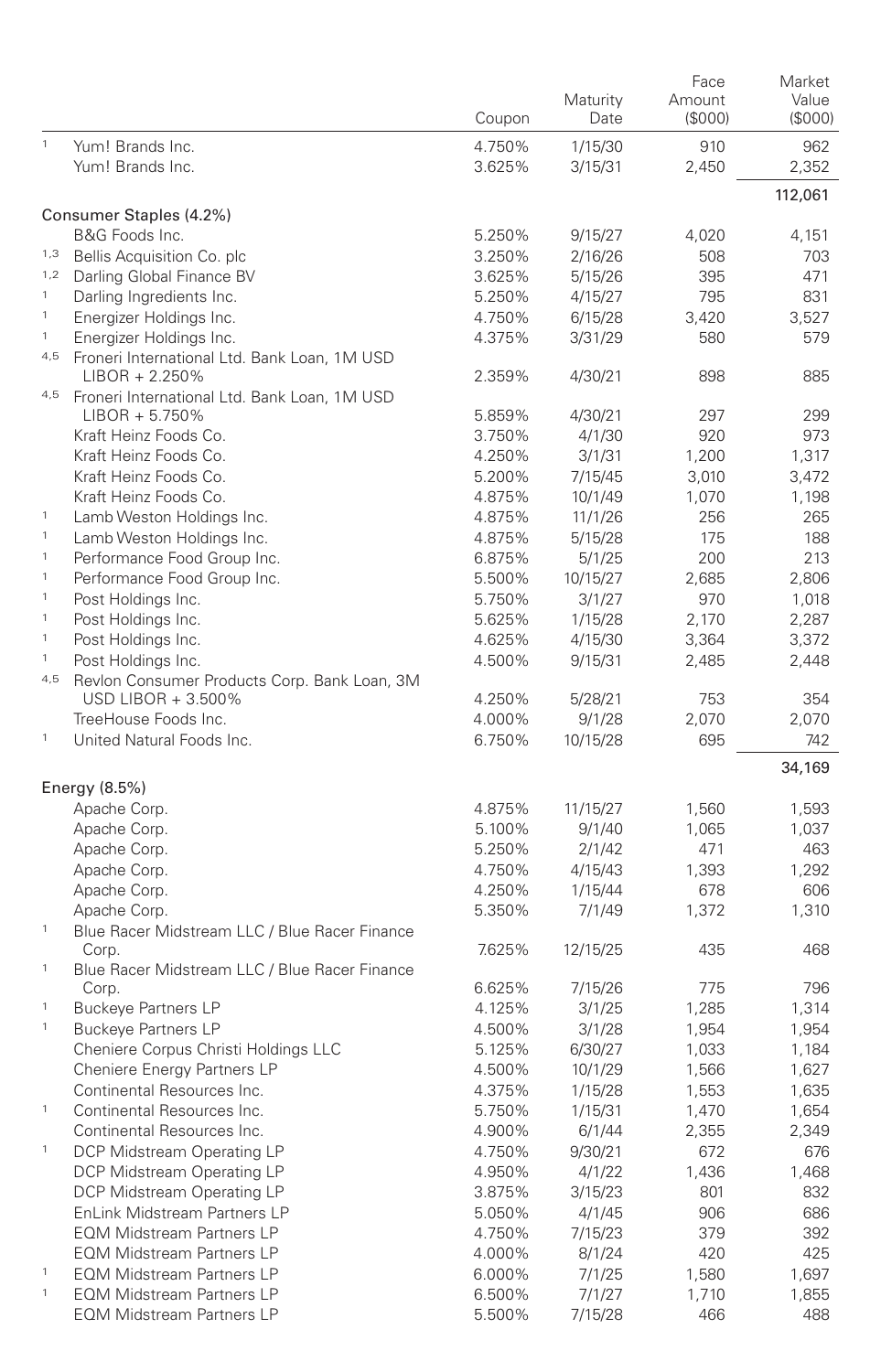|                        |                                                                                     | Coupon | Maturity<br>Date | Face<br>Amount<br>(\$000) | Market<br>Value<br>(\$000) |
|------------------------|-------------------------------------------------------------------------------------|--------|------------------|---------------------------|----------------------------|
| $\mathbf{1}$           | <b>EQM Midstream Partners LP</b>                                                    | 4.500% | 1/15/29          | 990                       | 960                        |
| $\mathbf{1}$           | <b>EQM Midstream Partners LP</b>                                                    | 4.750% | 1/15/31          | 990                       | 960                        |
|                        | EQT Corp.                                                                           | 3.000% | 10/1/22          | 385                       | 391                        |
|                        | EQT Corp.                                                                           | 7.625% | 2/1/25           | 145                       | 166                        |
|                        | EQT Corp.                                                                           | 3.900% | 10/1/27          | 125                       | 127                        |
|                        | EQT Corp.                                                                           | 8.500% | 2/1/30           | 699                       | 888                        |
|                        | Matador Resources Co.                                                               | 5.875% | 9/15/26          | 2,217                     | 2,150                      |
| 4,5                    | NorthRiver Midstream Finance LP Bank Loan, 3M                                       |        |                  |                           |                            |
|                        | USD LIBOR + 3.250%                                                                  | 3.488% | 4/1/21           | 728                       | 717                        |
|                        | Occidental Petroleum Corp.                                                          | 3.400% | 4/15/26          | 365                       | 355                        |
|                        | Occidental Petroleum Corp.                                                          | 3.200% | 8/15/26          | 100                       | 96                         |
|                        | Occidental Petroleum Corp.                                                          | 6.375% | 9/1/28           | 240                       | 263                        |
|                        | Occidental Petroleum Corp.                                                          | 3.500% | 8/15/29          | 128                       | 119                        |
|                        | Occidental Petroleum Corp.                                                          | 6.125% | 1/1/31           | 676                       | 743                        |
|                        | Ovintiv Inc.                                                                        | 7.200% | 11/1/31          | 140                       | 174                        |
|                        | Ovintiv Inc.                                                                        | 7.375% | 11/1/31          | 1,344                     | 1,707                      |
|                        | Ovintiv Inc.                                                                        | 6.500% | 8/15/34          | 797                       | 952                        |
|                        | Ovintiv Inc.                                                                        | 6.500% | 2/1/38           | 715                       | 865                        |
| $\,$ 1                 | Range Resources Corp.                                                               | 8.250% | 1/15/29          | 675                       | 722                        |
| $\,$ 1                 | Rockies Express Pipeline LLC                                                        | 4.950% | 7/15/29          | 207                       | 211                        |
| $\,$ 1                 | Rockies Express Pipeline LLC                                                        | 4.800% | 5/15/30          | 166                       | 164                        |
| $\mathbf{1}$           | Rockies Express Pipeline LLC                                                        | 7.500% | 7/15/38          | 1,134                     | 1,259                      |
| $\mathbf{1}$           | Rockies Express Pipeline LLC                                                        | 6.875% | 4/15/40          | 420                       | 454                        |
|                        | SM Energy Co.                                                                       | 6.125% | 11/15/22         | 935                       | 916                        |
|                        | SM Energy Co.                                                                       | 5.000% | 1/15/24          | 1,994                     | 1,869                      |
|                        | Sunoco LP / Sunoco Finance Corp.                                                    | 5.500% | 2/15/26          | 1,589                     | 1,637                      |
|                        | Sunoco LP / Sunoco Finance Corp.                                                    | 6.000% | 4/15/27          | 2,265                     | 2,373                      |
|                        | Sunoco LP / Sunoco Finance Corp.                                                    | 5.875% | 3/15/28          | 1,655                     | 1,738                      |
| $\,$ 1<br>$\mathbf{1}$ | Sunoco LP / Sunoco Finance Corp.<br>Tallgrass Energy Partners LP / Tallgrass Energy | 4.500% | 5/15/29          | 805                       | 801                        |
| $\mathbf{1}$           | Finance Corp.<br>Tallgrass Energy Partners LP / Tallgrass Energy                    | 5.500% | 9/15/24          | 1,152                     | 1,164                      |
|                        | Finance Corp.                                                                       | 5.500% | 1/15/28          | 1,845                     | 1,790                      |
|                        | Targa Resources Partners LP / Targa Resources                                       |        |                  |                           |                            |
|                        | Partners Finance Corp.<br>Targa Resources Partners LP / Targa Resources             | 4.250% | 11/15/23         | 407                       | 408                        |
|                        | Partners Finance Corp.                                                              | 5.375% | 2/1/27           | 160                       | 166                        |
|                        | Targa Resources Partners LP / Targa Resources                                       |        |                  |                           |                            |
| $\,$ 1                 | Partners Finance Corp.<br>Targa Resources Partners LP / Targa Resources             | 6.875% | 1/15/29          | 1,200                     | 1,321                      |
|                        | Partners Finance Corp.                                                              | 4.875% | 2/1/31           | 1,640                     | 1,656                      |
| 1,7                    | Transocean Guardian Ltd.                                                            | 5.875% | 1/15/24          | 1,281                     | 1,127                      |
| $\mathbf{1}$           | Transocean Inc.                                                                     | 7.250% | 11/1/25          | 300                       | 192                        |
| $\,$ 1 $\,$            | Transocean Inc.                                                                     | 8.000% | 2/1/27           | 205                       | 122                        |
| 1,7                    | Transocean Phoenix 2 Ltd.                                                           | 7.750% | 10/15/24         | 612                       | 594                        |
| 1,7                    | Transocean Pontus Ltd.                                                              | 6.125% | 8/1/25           | 1,041                     | 979                        |
| 1,7                    | Transocean Proteus Ltd.                                                             | 6.250% | 12/1/24          | 717                       | 679                        |
|                        | Vine Oil & Gas LP / Vine Oil & Gas Finance Corp.                                    | 8.750% | 4/15/23          | 1,915                     | 2,035                      |
|                        | Western Midstream Operating LP                                                      | 4.350% | 2/1/25           | 105                       | 108                        |
|                        | Western Midstream Operating LP                                                      | 3.950% | 6/1/25           | 430                       | 439                        |
|                        | Western Midstream Operating LP                                                      | 4.650% | 7/1/26           | 1,150                     | 1,205                      |
|                        | Western Midstream Operating LP                                                      | 4.500% | 3/1/28           | 100                       | 103                        |
|                        | Western Midstream Operating LP                                                      | 4.750% | 8/15/28          | 215                       | 225                        |
|                        | Western Midstream Operating LP                                                      | 5.450% | 4/1/44           | 595                       | 610                        |
|                        | Western Midstream Operating LP                                                      | 5.300% | 3/1/48           | 1,492                     | 1,492                      |
|                        | Western Midstream Operating LP                                                      | 6.500% | 2/1/50           | 1,804                     | 1,951                      |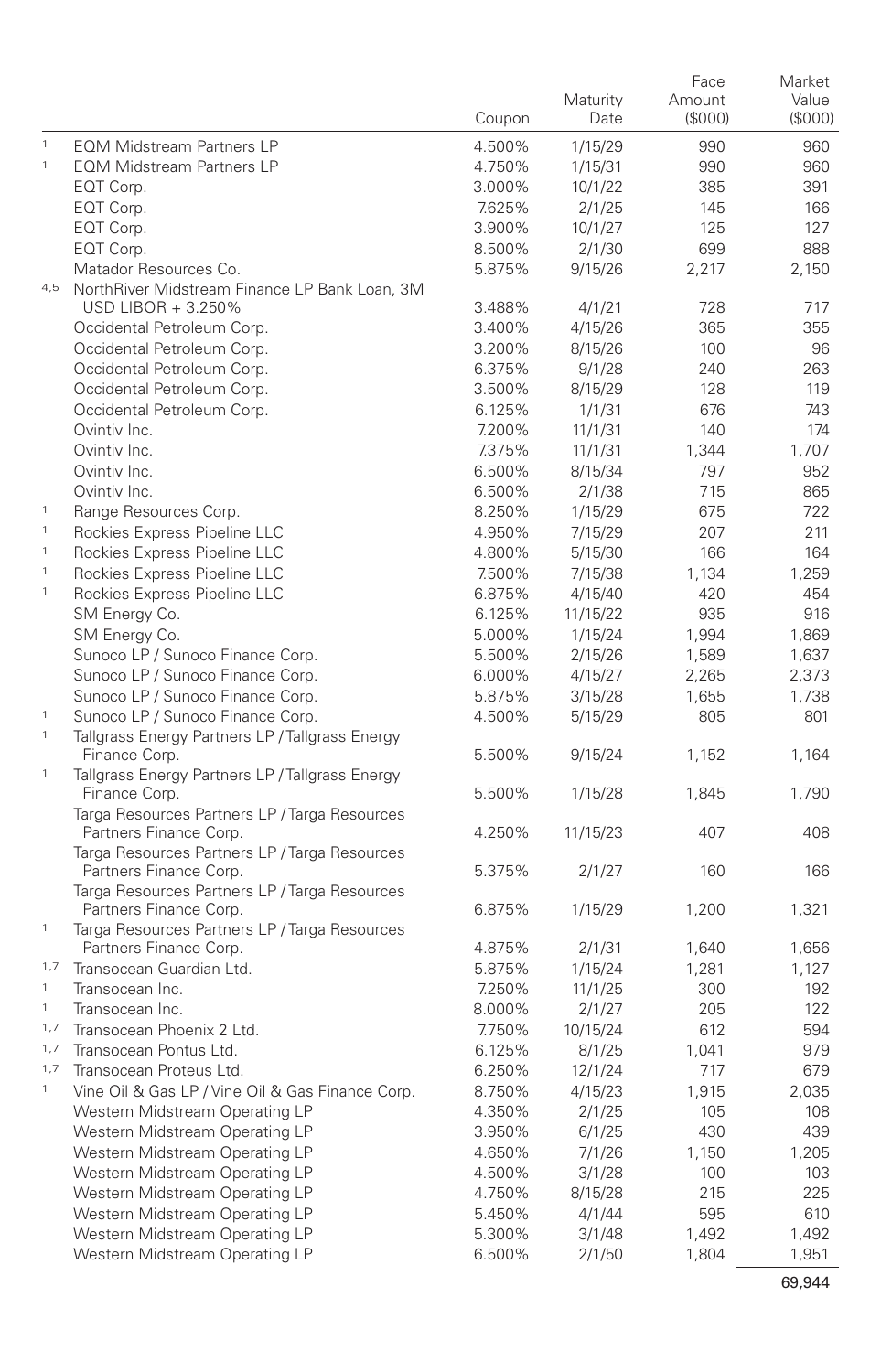|              |                                            |        |          | Face    | Market  |
|--------------|--------------------------------------------|--------|----------|---------|---------|
|              |                                            |        | Maturity | Amount  | Value   |
|              |                                            | Coupon | Date     | (\$000) | (\$000) |
|              | Financials (8.6%)                          |        |          |         |         |
| $\mathbf{1}$ | Acrisure LLC / Acrisure Finance Inc.       | 4.250% | 2/15/29  | 3,135   | 3,084   |
| $\mathbf{1}$ | AerCap Global Aviation Trust               | 6.500% | 6/15/45  | 3,950   | 4,066   |
|              | AerCap Ireland Capital DAC / AerCap Global |        |          |         |         |
|              | <b>Aviation Trust</b>                      | 4.500% | 9/15/23  | 1,045   | 1,122   |
|              | Aircastle Ltd.                             | 5.000% | 4/1/23   | 465     | 495     |
|              | Aircastle Ltd.                             | 4.125% | 5/1/24   | 2,110   | 2,229   |
|              | 4,5 Asurion LLC Bank Loan, 1M USD LIBOR +  |        |          |         |         |
|              | 3.000%                                     | 3.109% | 4/30/21  | 3,024   | 3.011   |
| $\mathbf{1}$ | Avolon Holdings Funding Ltd.               | 5.250% | 5/15/24  | 1,630   | 1,760   |
| 8            | <b>BNP Paribas SA</b>                      | 6.750% | 12/29/49 | 2,205   | 2.291   |
| $\mathbf{1}$ | Compass Group Diversified Holdings LLC     | 5.250% | 4/15/29  | 470     | 489     |
| 8            | Credit Suisse Group AG                     | 6.250% | 12/29/49 | 5.880   | 6,261   |
| $\mathbf{1}$ | DAE Funding LLC                            | 5.250% | 11/15/21 | 705     | 718     |
| $\mathbf{1}$ | DAE Funding LLC                            | 4.500% | 8/1/22   | 1,264   | 1,272   |
| $\mathbf{1}$ | DAE Funding LLC                            | 5.000% | 8/1/24   | 1,020   | 1,051   |
|              |                                            |        |          |         |         |
| $\mathbf{1}$ | Fly Leasing Ltd.                           | 5.250% | 10/15/24 | 800     | 815     |
|              | Freedom Mortgage Corp.                     | 8.125% | 11/15/24 | 296     | 307     |
| $\mathbf{1}$ | Freedom Mortgage Corp.                     | 8.250% | 4/15/25  | 1,596   | 1,662   |
| $\mathbf{1}$ | Freedom Mortgage Corp.                     | 7.625% | 5/1/26   | 88      | 92      |
|              | Genworth Holdings Inc.                     | 7.625% | 9/24/21  | 760     | 780     |
|              | Genworth Holdings Inc.                     | 4.900% | 8/15/23  | 1,475   | 1,453   |
|              | Genworth Holdings Inc.                     | 4.800% | 2/15/24  | 475     | 445     |
| $\mathbf{1}$ | Genworth Mortgage Holdings Inc.            | 6.500% | 8/15/25  | 2,190   | 2,360   |
| 8            | <b>ING Groep NV</b>                        | 6.875% | 12/29/49 | 2,805   | 2,917   |
| $\mathbf{1}$ | Intesa Sanpaolo SPA                        | 5.017% | 6/26/24  | 900     | 979     |
| $\mathbf{1}$ | Intesa Sanpaolo SPA                        | 5.710% | 1/15/26  | 3,880   | 4,341   |
| $\mathbf{1}$ | LD Holdings Group LLC                      | 6.500% | 11/1/25  | 210     | 220     |
|              | MGIC Investment Corp.                      | 5.750% | 8/15/23  | 685     | 736     |
|              | MGIC Investment Corp.                      | 5.250% | 8/15/28  | 885     | 918     |
| $\mathbf{1}$ | Nationstar Mortgage Holdings Inc.          | 5.125% | 12/15/30 | 3,518   | 3,465   |
|              | Navient Corp.                              | 7.250% | 1/25/22  | 740     | 767     |
|              | Navient Corp.                              | 6.500% | 6/15/22  | 3,890   | 4,060   |
|              | Navient Corp.                              | 5.500% | 1/25/23  | 2,135   | 2,220   |
|              | Navient Corp.                              | 7.250% | 9/25/23  | 310     | 336     |
|              | Navient Corp.                              | 6.750% | 6/15/26  | 40      | 43      |
|              | OneMain Finance Corp.                      | 8.250% | 10/1/23  | 380     | 428     |
|              | OneMain Finance Corp.                      | 6.125% | 3/15/24  | 755     | 815     |
|              | OneMain Finance Corp.                      | 7.125% | 3/15/26  | 2,536   | 2,916   |
|              | OneMain Finance Corp.                      | 4.000% | 9/15/30  | 1,500   | 1,459   |
| $\mathbf{1}$ | Park Aerospace Holdings Ltd.               | 5.500% | 2/15/24  | 600     | 650     |
| $\mathbf{1}$ | PennyMac Financial Services Inc.           | 5.375% | 10/15/25 | 1,745   | 1,806   |
| $\mathbf{1}$ | PennyMac Financial Services Inc.           | 4.250% | 2/15/29  | 2,700   | 2,582   |
|              | Radian Group Inc.                          | 4.500% | 10/1/24  | 2,485   | 2,581   |
|              | Radian Group Inc.                          | 6.625% | 3/15/25  | 300     | 332     |
|              | Radian Group Inc.                          | 4.875% | 3/15/27  | 300     | 315     |
|              |                                            |        |          |         |         |
|              |                                            |        |          |         | 70,649  |
|              | Health Care (9.9%)                         |        |          |         |         |
| $\mathbf{1}$ | Acadia Healthcare Co. Inc.                 | 5.500% | 7/1/28   | 480     | 506     |
| $\mathbf{1}$ | Acadia Healthcare Co. Inc.                 | 5.000% | 4/15/29  | 350     | 360     |
| 1,2          | Avantor Funding Inc.                       | 2.625% | 11/1/25  | 2,316   | 2,778   |
| $\mathbf{1}$ | Avantor Funding Inc.                       | 4.625% | 7/15/28  | 3,035   | 3,164   |
| $\mathbf{1}$ | Bausch Health Cos. Inc.                    | 6.125% | 4/15/25  | 5,700   | 5,842   |
| $\mathbf{1}$ | Bausch Health Cos. Inc.                    | 5.500% | 11/1/25  | 2,140   | 2,196   |
| $\mathbf{1}$ | Bausch Health Cos. Inc.                    | 9.000% | 12/15/25 | 815     | 884     |
| $\mathbf{1}$ | Bausch Health Cos. Inc.                    | 9.250% | 4/1/26   | 520     | 576     |
| $\mathbf{1}$ | Bausch Health Cos. Inc.                    | 8.500% | 1/31/27  | 1,150   | 1,276   |
| $\mathbf{1}$ | Bausch Health Cos. Inc.                    | 7.000% | 1/15/28  | 540     | 587     |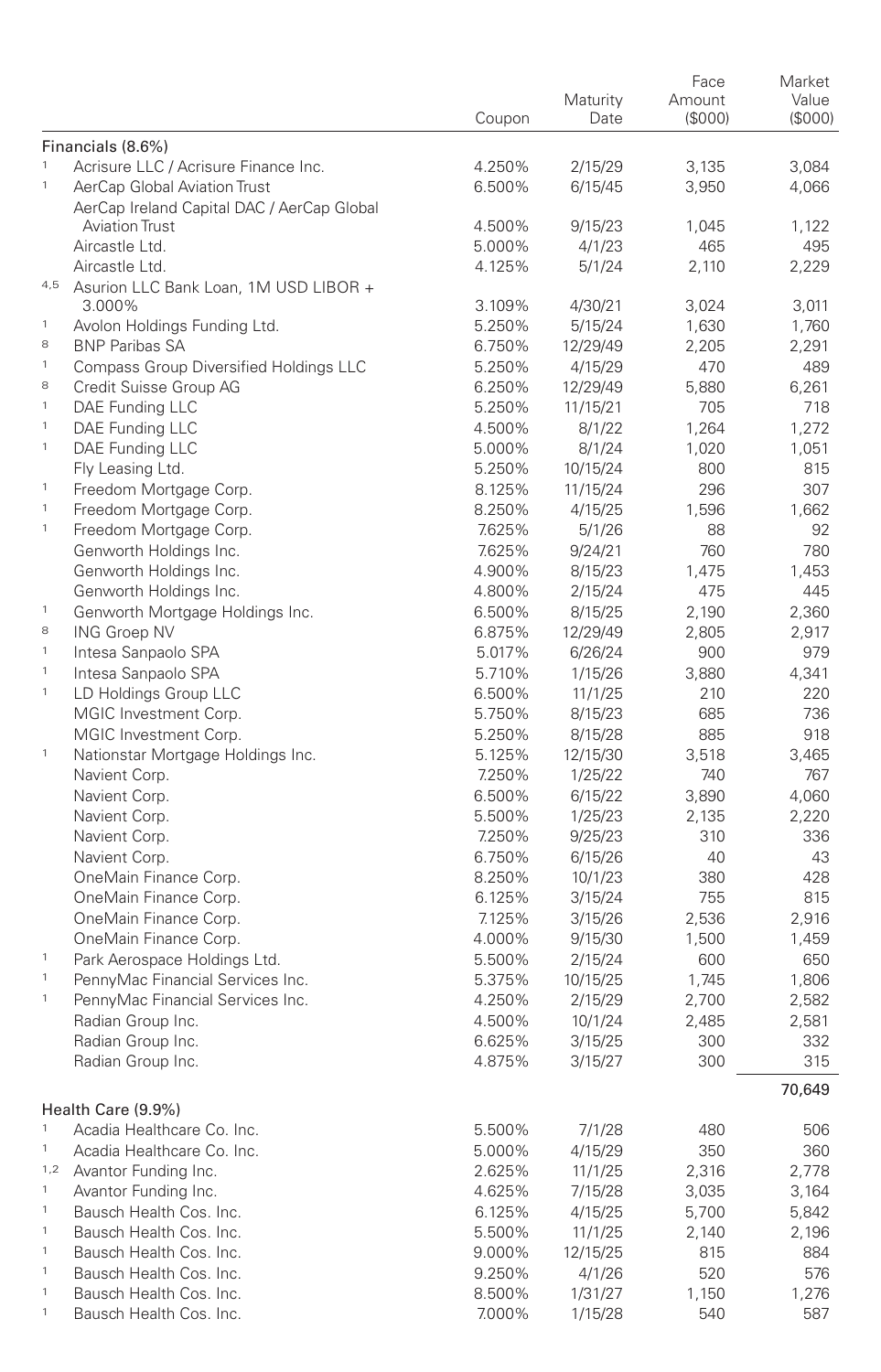|                |                                                                                                  | Coupon           | Maturity<br>Date  | Face<br>Amount<br>(\$000) | Market<br>Value<br>(\$000) |
|----------------|--------------------------------------------------------------------------------------------------|------------------|-------------------|---------------------------|----------------------------|
| $\,$ 1         | Bausch Health Cos. Inc.                                                                          | 5.000%           | 1/30/28           | 1,295                     | 1,313                      |
| $\mathbf{1}$   | Bausch Health Cos. Inc.                                                                          | 7.250%           | 5/30/29           | 60                        | 67                         |
| $\mathbf{1}$   | Bausch Health Cos. Inc.                                                                          | 5.250%           | 1/30/30           | 2,120                     | 2,128                      |
| 1,2            | <b>CAB SELAS</b>                                                                                 | 3.375%           | 2/1/28            | 621                       | 725                        |
| $\mathbf{1}$   | Catalent Pharma Solutions Inc.                                                                   | 5.000%           | 7/15/27           | 630                       | 658                        |
| 1,2            | Catalent Pharma Solutions Inc.                                                                   | 2.375%           | 3/1/28            | 1,310                     | 1,530                      |
| $\overline{2}$ | Catalent Pharma Solutions Inc.                                                                   | 2.375%           | 3/1/28            | 750                       | 876                        |
| $\mathbf{1}$   | Catalent Pharma Solutions Inc.                                                                   | 3.125%           | 2/15/29           | 185                       | 178                        |
|                | Centene Corp.                                                                                    | 4.250%           | 12/15/27          | 2,080                     | 2,179                      |
|                | Centene Corp.                                                                                    | 4.625%           | 12/15/29          | 1,105                     | 1,191                      |
|                | Centene Corp.                                                                                    | 3.375%           | 2/15/30           | 2,660                     | 2,673                      |
|                | Centene Corp.                                                                                    | 3.000%           | 10/15/30          | 590                       | 584                        |
| $\mathbf{1}$   | Charles River Laboratories International Inc.                                                    | 4.250%           | 5/1/28            | 1,550                     | 1,602                      |
| $\mathbf{1}$   | Charles River Laboratories International Inc.                                                    | 3.750%           | 3/15/29           | 640                       | 640                        |
| $\mathbf{1}$   | Charles River Laboratories International Inc.                                                    | 4.000%           | 3/15/31           | 570                       | 578                        |
| $\mathbf{1}$   | CHS/Community Health Systems Inc.                                                                | 6.625%           | 2/15/25           | 975                       | 1,026                      |
| $\mathbf{1}$   | CHS/Community Health Systems Inc.                                                                | 5.625%           | 3/15/27           | 1,315                     | 1,374                      |
| $\mathbf{1}$   | CHS/Community Health Systems Inc.                                                                | 6.000%           | 1/15/29           | 770                       | 814                        |
| $\mathbf{1}$   | CHS/Community Health Systems Inc.                                                                | 4.750%           | 2/15/31           | 835                       | 814                        |
| $\mathbf{1}$   | Emergent BioSolutions Inc.                                                                       | 3.875%           | 8/15/28           | 70                        | 69                         |
| 1,2            | Grifols SA                                                                                       | 1.625%           | 2/15/25           | 810                       | 949                        |
|                | 1,2 Grifols SA                                                                                   | 2.250%           | 11/15/27          | 1,325                     | 1,569                      |
|                | HCA Inc.                                                                                         | 5.875%           | 5/1/23            | 738                       | 801                        |
|                | HCA Inc.                                                                                         | 7.690%           | 6/15/25           | 130                       | 156                        |
|                | HCA Inc.                                                                                         | 5.875%           | 2/15/26           | 2,895                     | 3,293                      |
|                | HCA Inc.                                                                                         | 5.625%           | 9/1/28            | 390                       | 448                        |
|                | HCA Inc.                                                                                         | 5.875%           | 2/1/29            | 450                       | 521                        |
|                | HCA Inc.                                                                                         | 3.500%           | 9/1/30            | 8,950                     | 8,995                      |
| $\mathbf{1}$   | Hill-Rom Holdings Inc.                                                                           | 4.375%           | 9/15/27           | 310                       | 319                        |
| $\,$ 1         | Hologic Inc.                                                                                     | 3.250%           | 2/15/29           | 1,665                     | 1,650                      |
| $\mathbf{1}$   | IQVIA Inc.                                                                                       | 5.000%           | 10/15/26          | 1,450                     | 1,501                      |
| $\mathbf{1}$   | IQVIA Inc.                                                                                       | 5.000%           | 5/15/27           | 4,093                     | 4,287                      |
|                | 1,2 IQVIA Inc.                                                                                   | 2.250%           | 1/15/28           | 1,200                     | 1,410                      |
| 1,2            | IQVIA Inc.                                                                                       | 2.875%           | 6/15/28           | 1,405                     | 1,692                      |
| $\mathbf 1$    | Jaguar Holding Co. II/Pharmaceutical Product<br>Development LP                                   | 4.625%           | 6/15/25           | 395                       | 412                        |
| $\mathbf 1$    | Jaguar Holding Co. II/Pharmaceutical Product                                                     |                  |                   |                           |                            |
| $\mathbf{1}$   | Development LP                                                                                   | 5.000%           | 6/15/28           | 435                       | 451                        |
| $\mathbf{1}$   | Par Pharmaceutical Inc.                                                                          | 7.500%           | 4/1/27            | 767                       | 809                        |
|                | Teleflex Inc.                                                                                    | 4.250%           | 6/1/28            | 1,991                     | 2,051                      |
| $\mathbf{1}$   | Tenet Healthcare Corp.<br>Tenet Healthcare Corp.                                                 | 4.625%           | 7/15/24           | 279                       | 284                        |
| $\mathbf{1}$   | Tenet Healthcare Corp.                                                                           | 4.625%           | 9/1/24            | 315                       | 324                        |
| $\mathbf{1}$   |                                                                                                  | 7.500%           | 4/1/25            | 305                       | 328                        |
| $\mathbf{1}$   | Tenet Healthcare Corp.<br>Tenet Healthcare Corp.                                                 | 4.875%           | 1/1/26            | 270                       | 280                        |
|                | Teva Pharmaceutical Finance Co. LLC                                                              | 4.625%<br>6.150% | 6/15/28<br>2/1/36 | 870                       | 887                        |
|                |                                                                                                  |                  |                   | 1,485                     | 1,600                      |
|                | Teva Pharmaceutical Finance Netherlands III BV<br>Teva Pharmaceutical Finance Netherlands III BV | 3.150%           | 10/1/26           | 2,890<br>3,385            | 2,764                      |
|                |                                                                                                  | 6.750%           | 3/1/28            |                           | 3,804                      |
|                | Teva Pharmaceutical Finance Netherlands III BV                                                   | 4.100%           | 10/1/46           | 555                       | 486                        |
|                | Industrials (6.3%)                                                                               |                  |                   |                           | 81,259                     |
| $\mathbf{1}$   | Aramark Services Inc.                                                                            | 5.000%           | 4/1/25            | 1,935                     | 1,981                      |
|                | Aramark Services Inc.                                                                            | 4.750%           | 6/1/26            | 646                       | 661                        |
| $\mathbf{1}$   | Aramark Services Inc.                                                                            | 5.000%           | 2/1/28            | 980                       | 1,012                      |
| $\mathbf 1$    | Ashtead Capital Inc.                                                                             | 4.125%           | 8/15/25           | 1,325                     | 1,361                      |
| $\mathbf{1}$   | Ashtead Capital Inc.                                                                             | 4.375%           | 8/15/27           | 1,545                     | 1,614                      |
| $\mathbf{1}$   | Brand Industrial Services Inc.                                                                   | 8.500%           | 7/15/25           | 3,262                     | 3,278                      |
| $\mathbf{1}$   | BWX Technologies Inc.                                                                            | 4.125%           | 6/30/28           | 1,008                     | 1,021                      |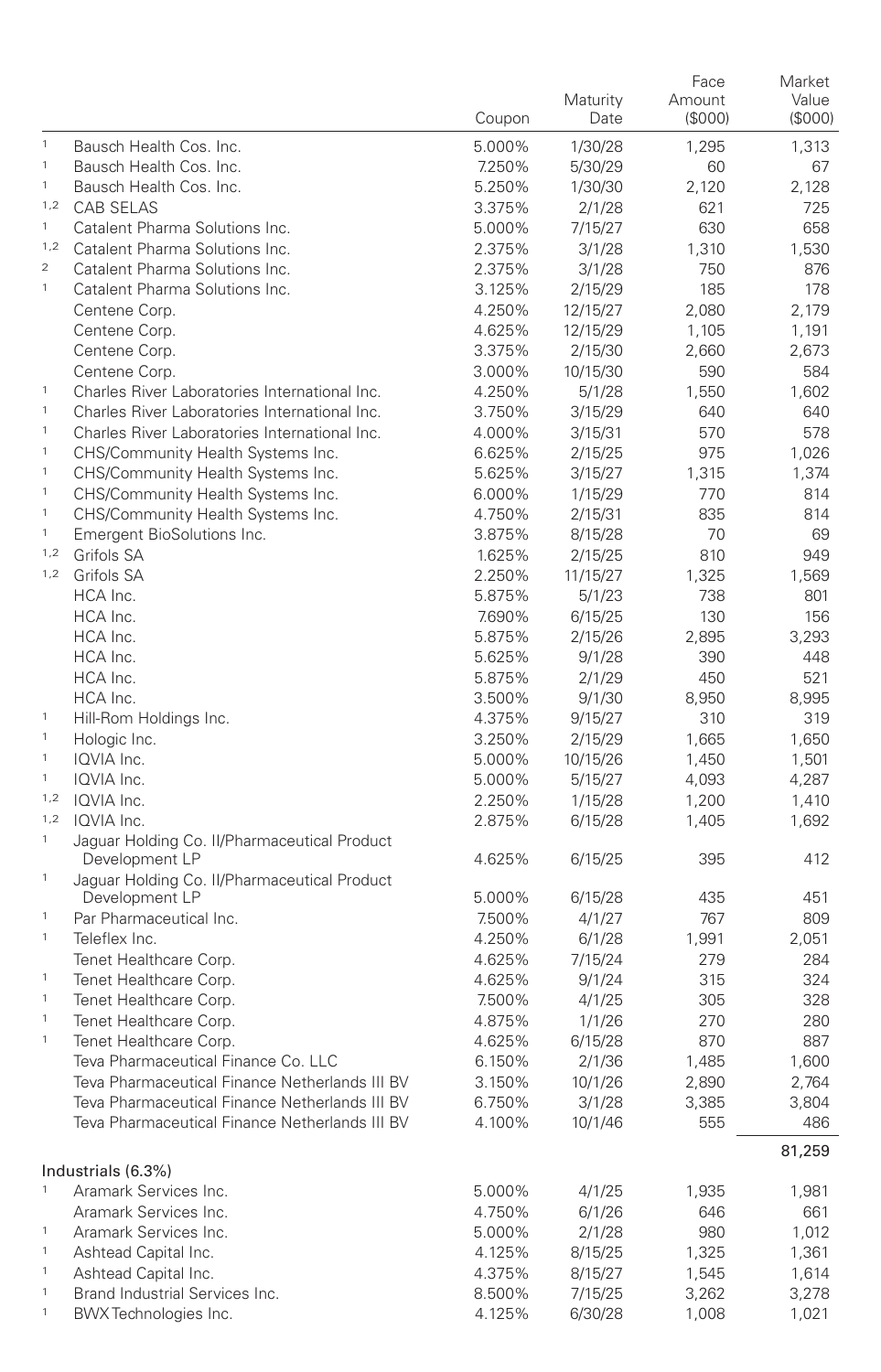|                |                                                            | Coupon | Maturity<br>Date | Face<br>Amount<br>(S000) | Market<br>Value<br>(SOOO) |
|----------------|------------------------------------------------------------|--------|------------------|--------------------------|---------------------------|
| 1,6            | BWX Technologies Inc.                                      | 4.125% | 4/15/29          | 1,315                    | 1,333                     |
| $\mathbf 1$    | Clean Harbors Inc.                                         | 4.875% | 7/15/27          | 1,414                    | 1,492                     |
| $\mathbf{1}$   | Clean Harbors Inc.                                         | 5.125% | 7/15/29          | 768                      | 815                       |
| $\mathbf{1}$   | Core & Main LP                                             | 6.125% | 8/15/25          | 160                      | 164                       |
|                | 4,5 Core & Main LP Bank Loan, 3M USD LIBOR +               |        |                  |                          |                           |
|                | 2.750%                                                     | 3.750% | 4/30/21          | 261                      | 260                       |
| $\mathbf{1}$   | Hawaiian Brand Intellectual Property Ltd. /                |        |                  |                          |                           |
|                | HawaiianMiles Loyalty Ltd.                                 | 5.750% | 1/20/26          | 500                      | 529                       |
| $\mathbf{1}$   | Herc Holdings Inc.                                         | 5.500% | 7/15/27          | 5,966                    | 6,302                     |
| 1,2            | Loxam SAS                                                  | 4.250% | 4/15/24          | 190                      | 224                       |
| $\sqrt{2}$     | Loxam SAS                                                  | 2.875% | 4/15/26          | 655                      | 750                       |
| $\overline{a}$ | Loxam SAS                                                  | 3.750% | 7/15/26          | 750                      | 884                       |
|                | 1.2 Q-Park Holding I BV                                    | 1.500% | 3/1/25           | 805                      | 905                       |
| 1,2            | Q-Park Holding I BV                                        | 2.000% | 3/1/27           | 1,025                    | 1,146                     |
| $\mathbf{1}$   | Sensata Technologies BV                                    | 4.875% | 10/15/23         | 300                      | 321                       |
| $\mathbf{1}$   | Sensata Technologies BV                                    | 5.625% | 11/1/24          | 575                      | 635                       |
| $\mathbf{1}$   | Sensata Technologies BV                                    | 5.000% | 10/1/25          | 1,625                    | 1,794                     |
| $\mathbf{1}$   | Sensata Technologies Inc.                                  | 4.375% | 2/15/30          | 400                      | 419                       |
| $\mathbf{1}$   | Sensata Technologies Inc.                                  | 3.750% | 2/15/31          | 1,977                    | 1,950                     |
| $\mathbf{1}$   | Signature Aviation US Holdings Inc.                        | 4.000% | 3/1/28           | 2,256                    | 2,281                     |
| $\mathbf{1}$   | Spirit AeroSystems Inc.                                    | 5.500% | 1/15/25          | 750                      | 790                       |
| $\mathbf{1}$   | Stericycle Inc.                                            | 3.875% | 1/15/29          | 255                      | 251                       |
| $\mathbf{1}$   | Terex Corp.                                                | 5.625% | 2/1/25           | 480                      | 494                       |
|                | TransDigm Inc.                                             | 6.500% | 5/15/25          | 2,565                    | 2,619                     |
|                | United Rentals North America Inc.                          | 5.875% | 9/15/26          | 1,955                    | 2,043                     |
|                | United Rentals North America Inc.                          | 5.500% | 5/15/27          | 2,125                    | 2,255                     |
|                | United Rentals North America Inc.                          | 4.875% | 1/15/28          | 1,794                    | 1,884                     |
|                | United Rentals North America Inc.                          | 5.250% | 1/15/30          | 740                      | 801                       |
|                | United Rentals North America Inc.                          | 4.000% | 7/15/30          | 3,430                    | 3,486                     |
|                | United Rentals North America Inc.                          | 3.875% |                  |                          |                           |
|                |                                                            |        | 2/15/31          | 1,206<br>688             | 1,212<br>813              |
|                | 1,2 Verisure Holding AB<br>1.2 Verisure Midholding AB      | 3.250% | 2/15/27          | 221                      | 268                       |
|                | 1,2 Vertical Holdco GmbH                                   | 5.250% | 2/15/29          |                          | 251                       |
|                | 1,2 Vertical Midco GmbH                                    | 6.625% | 7/15/28          | 200                      |                           |
| $\mathbf{1}$   | Vertical U.S. Newco Inc.                                   | 4.375% | 7/15/27          | 275                      | 339                       |
|                |                                                            | 5.250% | 7/15/27          | 1,160                    | 1,214<br>51,852           |
|                | Materials (10.4%)                                          |        |                  |                          |                           |
| $\mathbf{1}$   | <b>ARD Finance SA</b>                                      | 6.500% | 6/30/27          | 955                      | 1,000                     |
| $\mathbf{1}$   | Ardagh Metal Packaging Finance USA LLC /                   |        |                  |                          |                           |
|                | Ardagh Metal Packaging Finance plc                         | 3.250% | 9/1/28           | 1,190                    | 1,172                     |
| $\mathbf{1}$   | Ardagh Packaging Finance plc / Ardagh Holdings<br>USA Inc. | 4.125% | 8/15/26          | 1,490                    | 1,527                     |
|                | 1,3 Ardagh Packaging Finance plc / Ardagh Holdings         |        |                  |                          |                           |
| $\mathbf{1}$   | USA Inc.                                                   | 4.750% | 7/15/27          | 160                      | 226                       |
|                | Ardagh Packaging Finance plc / Ardagh Holdings<br>USA Inc. | 5.250% | 8/15/27          | 700                      | 711                       |
| $\mathbf{1}$   | Ardagh Packaging Finance plc / Ardagh Holdings<br>USA Inc. | 5.250% | 8/15/27          | 3,655                    | 3,728                     |
|                | Ball Corp.                                                 | 4.875% | 3/15/26          | 1,100                    | 1,231                     |
| $\,2$          | Ball Corp.                                                 | 1.500% | 3/15/27          | 1,905                    | 2,265                     |
| $\mathbf{1}$   | Berry Global Inc.                                          | 4.500% | 2/15/26          | 1,655                    | 1,696                     |
| $\mathbf{1}$   | Berry Global Inc.                                          | 4.875% | 7/15/26          | 2,120                    | 2,239                     |
| $\mathbf{1}$   | Berry Global Inc.                                          | 5.625% | 7/15/27          | 215                      | 227                       |
|                | Cemex SAB de CV                                            | 7.375% | 6/5/27           | 565                      | 638                       |
|                | Cemex SAB de CV                                            | 5.450% | 11/19/29         | 590                      | 646                       |
| $\mathbf{1}$   | Cemex SAB de CV                                            | 3.875% | 7/11/31          | 1,285                    | 1,259                     |
| 1,2            | CeramTec BondCo GmbH                                       | 5.250% | 12/15/25         | 425                      | 504                       |
|                | CF Industries Inc.                                         | 5.375% | 3/15/44          | 596                      | 705                       |
|                |                                                            |        |                  |                          |                           |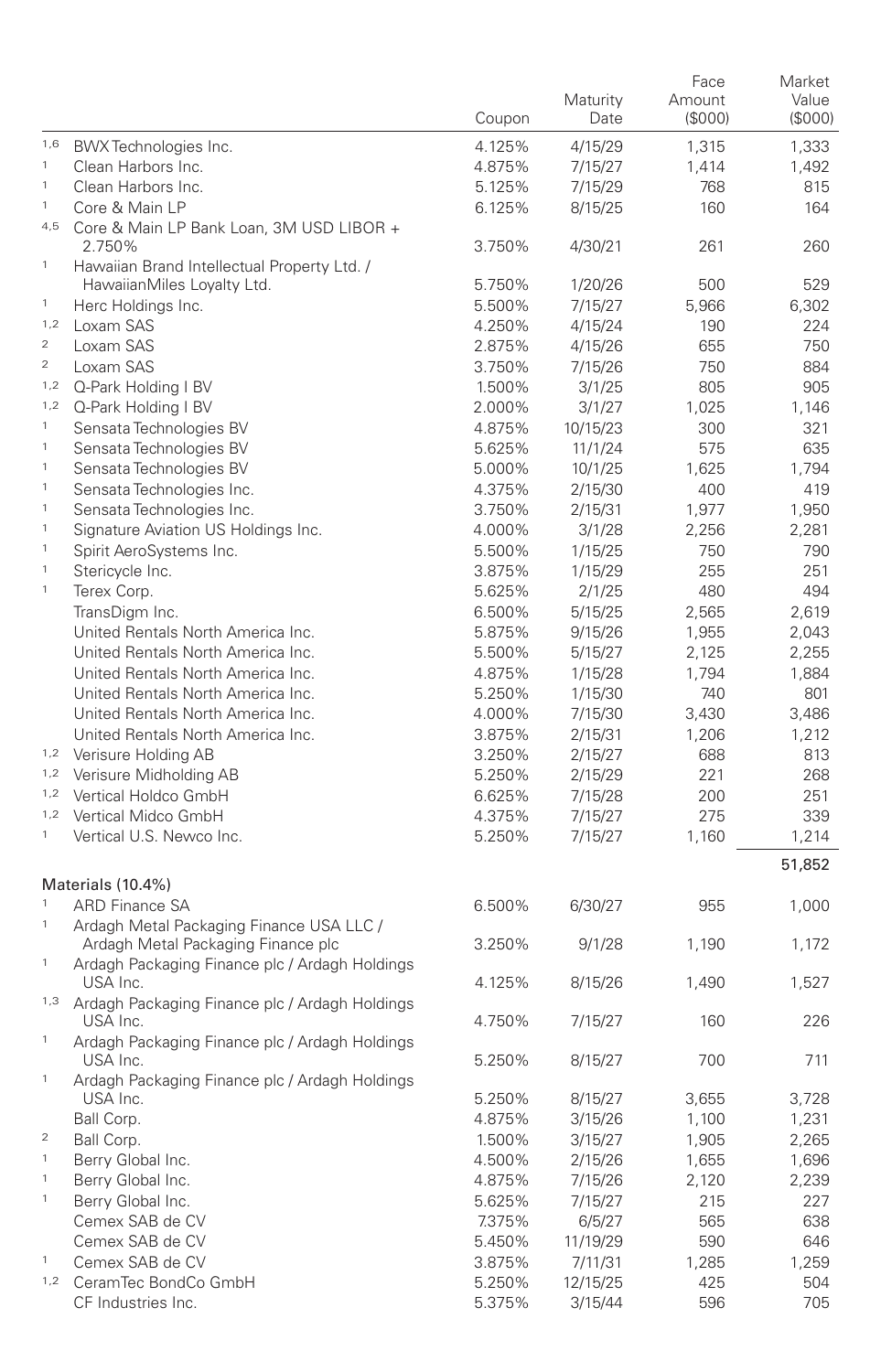|                  |                                                        |        |          | Face   | Market  |
|------------------|--------------------------------------------------------|--------|----------|--------|---------|
|                  |                                                        |        | Maturity | Amount | Value   |
|                  |                                                        | Coupon | Date     | (S000) | (\$000) |
|                  | Chemours Co.                                           | 7.000% | 5/15/25  | 3,115  | 3,205   |
|                  | Chemours Co.                                           | 5.375% | 5/15/27  | 930    | 980     |
|                  | Commercial Metals Co.                                  | 5.375% | 7/15/27  | 595    | 625     |
|                  | Commercial Metals Co.                                  | 3.875% | 2/15/31  | 145    | 142     |
| $\mathbf{1}$     | Constellium SE                                         | 5.875% | 2/15/26  | 1,025  | 1,056   |
| $\mathbf{1}$     | Constellium SE                                         | 5.625% | 6/15/28  | 500    | 527     |
| $\mathbf{1}$     | Constellium SE                                         | 3.750% | 4/15/29  | 1,105  | 1,053   |
|                  | Crown Americas LLC / Crown Americas Capital            |        |          |        |         |
|                  | Corp. IV                                               | 4.500% | 1/15/23  | 300    | 315     |
|                  | Crown Americas LLC / Crown Americas Capital<br>Corp. V | 4.250% | 9/30/26  | 169    | 179     |
|                  | Crown Americas LLC / Crown Americas Capital            |        |          |        |         |
|                  | Corp. VI                                               | 4.750% | 2/1/26   | 2,715  | 2,803   |
| 1,2              | Crown European Holdings SA                             | 2.875% | 2/1/26   | 1,555  | 1,940   |
|                  | 1,2 Diamond BC BV                                      | 5.625% | 8/15/25  | 3,035  | 3,645   |
| $\mathbf{1}$     | Flex Acquisition Co. Inc.                              | 6.875% | 1/15/25  | 4,000  | 4,075   |
| $\mathbf{1}$     | Flex Acquisition Co. Inc.                              | 7.875% | 7/15/26  | 845    | 885     |
|                  | Graphic Packaging International LLC                    | 4.125% | 8/15/24  | 1,045  | 1,113   |
| $\mathbf{1}$     | Graphic Packaging International LLC                    | 4.750% | 7/15/27  | 205    | 223     |
| $\mathbf{1}$     | Graphic Packaging International LLC                    | 3.500% | 3/15/28  | 2,765  | 2,748   |
| $\mathbf{1}$     | Graphic Packaging International LLC                    | 3.500% | 3/1/29   | 540    | 526     |
| $\mathbf{1}$     | Novelis Corp.                                          | 5.875% | 9/30/26  | 2,206  | 2,300   |
| $\mathbf{1}$     | Novelis Corp.                                          | 4.750% | 1/30/30  | 1,889  | 1,936   |
| $\mathbf{1}$     | <b>OCI NV</b>                                          | 5.250% | 11/1/24  | 3,623  | 3,750   |
| $\mathbf{1}$     | <b>OCI NV</b>                                          | 4.625% | 10/15/25 | 655    | 676     |
| $\mathbf{1}$     | OI European Group BV                                   | 4.000% | 3/15/23  | 675    | 692     |
|                  | Olin Corp.                                             | 5.125% | 9/15/27  | 1,775  | 1,844   |
|                  | Olin Corp.                                             | 5.625% | 8/1/29   | 1,665  | 1,786   |
|                  | Olin Corp.                                             | 5.000% | 2/1/30   | 1,097  | 1,146   |
| $\mathbf{1}$     | Owens-Brockway Glass Container Inc.                    | 5.875% | 8/15/23  | 2,140  | 2,284   |
| $\mathbf{1}$     | Owens-Brockway Glass Container Inc.                    | 5.375% | 1/15/25  | 640    | 674     |
| $\mathbf{1}$     | Owens-Brockway Glass Container Inc.                    | 6.375% | 8/15/25  | 1,245  | 1,376   |
| $\mathbf{1}$     | Owens-Brockway Glass Container Inc.                    | 6.625% | 5/13/27  | 1,180  | 1,271   |
| $\mathbf{1}$     | Sealed Air Corp.                                       | 4.000% | 12/1/27  | 424    | 434     |
|                  | Silgan Holdings Inc.                                   | 4.750% | 3/15/25  | 84     | 85      |
|                  | Silgan Holdings Inc.                                   | 4.125% | 2/1/28   | 2,545  | 2,621   |
| $\boldsymbol{2}$ | Silgan Holdings Inc.                                   | 2.250% | 6/1/28   | 1,320  | 1,550   |
| $\mathbf{1}$     | Standard Industries Inc.                               | 5.000% | 2/15/27  | 700    | 726     |
| $\mathbf{1}$     | Standard Industries Inc.                               | 4.750% | 1/15/28  | 1,025  | 1,062   |
| $\mathbf{1}$     | Standard Industries Inc.                               | 4.375% | 7/15/30  | 3,600  | 3,618   |
| $\mathbf{1}$     | Standard Industries Inc.                               | 3.375% | 1/15/31  | 3,530  | 3,336   |
|                  | 4,5 Starfruit Finco B.V. Bank Loan, 1M USD LIBOR +     |        |          |        |         |
|                  | 2.750%                                                 | 2.860% | 4/19/21  | 630    | 620     |
| 2                | Trivium Packaging Finance BV                           | 3.750% | 8/15/26  | 1,000  | 1,202   |
| 1,2              | Trivium Packaging Finance BV                           | 3.750% | 8/15/26  | 180    | 216     |
| $\mathbf{1}$     | Trivium Packaging Finance BV                           | 5.500% | 8/15/26  | 745    | 782     |
| $\mathbf{1}$     | Tronox Finance plc                                     | 5.750% | 10/1/25  | 675    | 702     |
| $\mathbf{1}$     | Tronox Inc.                                            | 4.625% | 3/15/29  | 2,030  | 2,030   |
| $\mathbf{1}$     | Valvoline Inc.                                         | 3.625% | 6/15/31  | 1,040  | 1,006   |
|                  |                                                        |        |          |        | 85,539  |
|                  | Real Estate (0.7%)                                     |        |          |        |         |
| $\mathbf{1}$     | Iron Mountain Inc.                                     | 4.875% | 9/15/27  | 595    | 607     |
| $\mathbf{1}$     | Iron Mountain Inc.                                     | 4.875% | 9/15/29  | 2,177  | 2,199   |
|                  | MGM Growth Properties Operating Partnership LP         |        |          |        |         |
|                  | / MGP Finance Co-Issuer Inc.                           | 5.625% | 5/1/24   | 150    | 160     |
| $\mathbf{1}$     | VICI Properties LP / VICI Note Co. Inc.                | 4.250% | 12/1/26  | 1,635  | 1,663   |
| 1                | VICI Properties LP / VICI Note Co. Inc.                | 3.750% | 2/15/27  | 458    | 457     |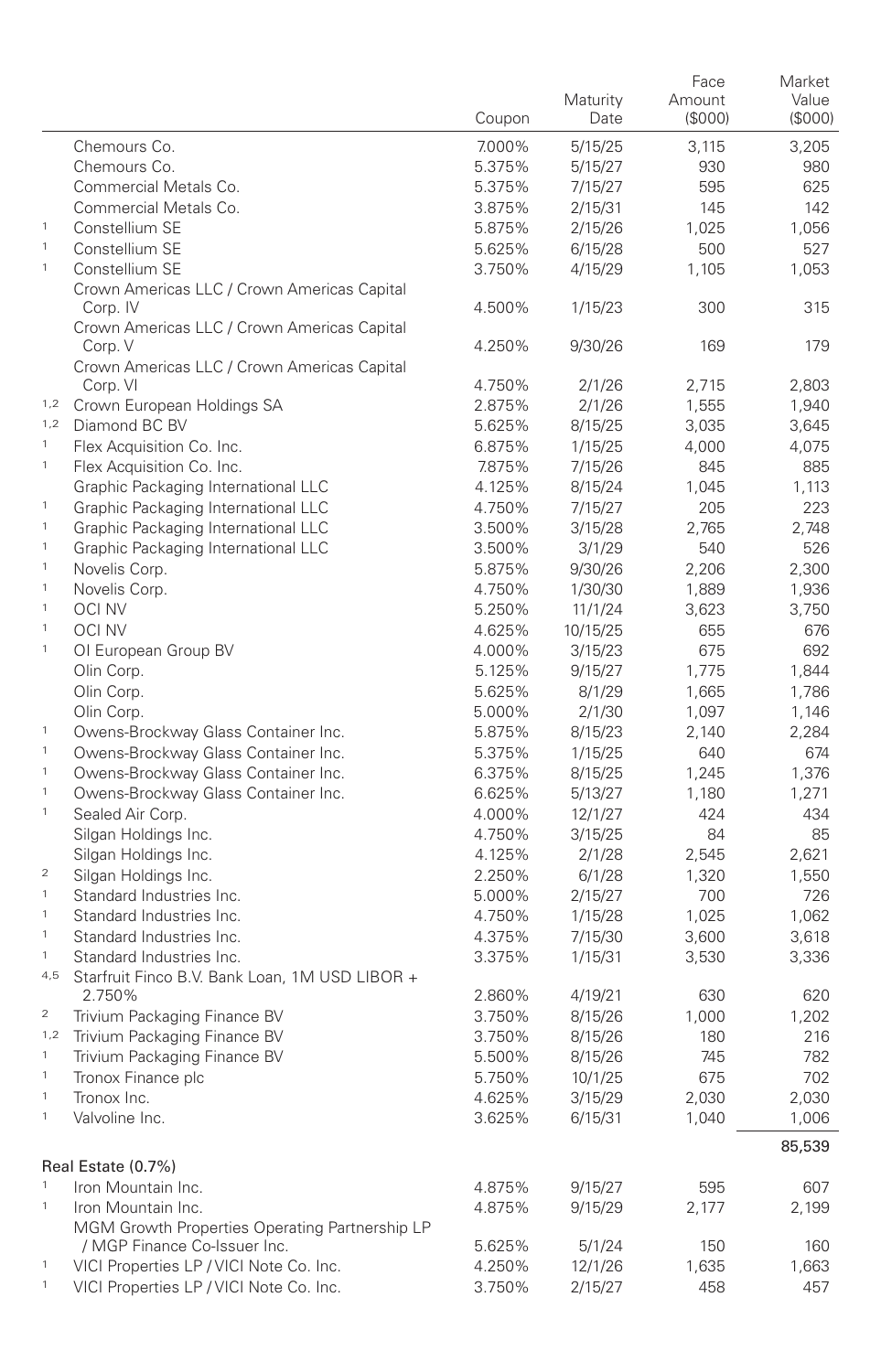|              |                                                                    | Coupon | Maturity<br>Date | Face<br>Amount<br>(\$000) | Market<br>Value<br>(S000) |
|--------------|--------------------------------------------------------------------|--------|------------------|---------------------------|---------------------------|
| $\mathbf{1}$ | VICI Properties LP / VICI Note Co. Inc.                            | 4.625% | 12/1/29          | 820                       | 849                       |
|              |                                                                    |        |                  |                           | 5,935                     |
| $\mathbf{1}$ | Technology (10.5%)                                                 |        |                  |                           |                           |
| $\mathbf{1}$ | <b>Black Knight InfoServ LLC</b>                                   | 3.625% | 9/1/28           | 1,847                     | 1,803                     |
| $\mathbf{1}$ | BY Crown Parent LLC / BY Bond Finance Inc.                         | 4.250% | 1/31/26          | 1,567                     | 1,618                     |
|              | Cardtronics Inc. / Cardtronics USA Inc.                            | 5.500% | 5/1/25           | 450                       | 463                       |
|              | CDK Global Inc.                                                    | 5.875% | 6/15/26          | 915                       | 947                       |
| $\mathbf{1}$ | CDK Global Inc.                                                    | 4.875% | 6/1/27           | 785                       | 818                       |
|              | CDK Global Inc.                                                    | 5.250% | 5/15/29          | 2,220                     | 2,353                     |
|              | CDW LLC / CDW Finance Corp.                                        | 5.500% | 12/1/24          | 112                       | 122                       |
|              | CDW LLC / CDW Finance Corp.                                        | 4.125% | 5/1/25           | 1,340                     | 1,390                     |
|              | CDW LLC / CDW Finance Corp.<br>CDW LLC / CDW Finance Corp.         | 4.250% | 4/1/28           | 3,590                     | 3,716                     |
| $\,$ 1 $\,$  |                                                                    | 3.250% | 2/15/29          | 2,792                     | 2,743                     |
|              | Change Healthcare Holdings LLC / Change<br>Healthcare Finance Inc. | 5.750% | 3/1/25           | 3,170                     | 3,225                     |
| $\mathbf{1}$ | Dun & Bradstreet Corp.                                             | 6.875% | 8/15/26          | 453                       | 484                       |
|              | 4,5 Dun & Bradstreet Corp. Bank Loan, 1M USD                       |        |                  |                           |                           |
|              | $LIBOR + 3.250%$                                                   | 3.359% | 4/27/21          | 3,326                     | 3,306                     |
| $\mathbf{1}$ | Entegris Inc.                                                      | 4.625% | 2/10/26          | 150                       | 155                       |
| $\mathbf{1}$ | Entegris Inc.                                                      | 4.375% | 4/15/28          | 1,905                     | 1,967                     |
| $\mathbf{1}$ | Gartner Inc.                                                       | 3.750% | 10/1/30          | 1,510                     | 1,491                     |
| $\mathbf{1}$ | Microchip Technology Inc.                                          | 4.250% | 9/1/25           | 1,025                     | 1,070                     |
| $\mathbf{1}$ | MSCI Inc.                                                          | 4.750% | 8/1/26           | 210                       | 217                       |
| $\mathbf{1}$ | MSCI Inc.                                                          | 5.375% | 5/15/27          | 690                       | 737                       |
| $\mathbf{1}$ | MSCI Inc.                                                          | 4.000% | 11/15/29         | 1,820                     | 1,872                     |
| $\mathbf{1}$ | MSCI Inc.                                                          | 3.625% | 9/1/30           | 245                       | 249                       |
|              | Nokia of America Corp.                                             | 6.500% | 1/15/28          | 1,355                     | 1,475                     |
|              | Nokia of America Corp.                                             | 6.450% | 3/15/29          | 2,612                     | 2,860                     |
|              | Nokia Oyj                                                          | 4.375% | 6/12/27          | 2,425                     | 2,577                     |
|              | Nokia Oyj                                                          | 6.625% | 5/15/39          | 3,855                     | 4,718                     |
|              | NortonLifeLock Inc.                                                | 3.950% | 6/15/22          | 345                       | 351                       |
| $\mathbf{1}$ | NortonLifeLock Inc.                                                | 5.000% | 4/15/25          | 4,250                     | 4,303                     |
| $\mathbf{1}$ | Open Text Corp.                                                    | 5.875% | 6/1/26           | 2,180                     | 2,256                     |
| $\mathbf{1}$ | Open Text Corp.                                                    | 3.875% | 2/15/28          | 3,103                     | 3,119                     |
| $\,$ 1 $\,$  | Open Text Holdings Inc.                                            | 4.125% | 2/15/30          | 3,080                     | 3,111                     |
|              | 4,5,6 Peraton Holding Corp. Bank Loan                              | 1.000% | 11/30/27         | 985                       | 984                       |
| 4,6          | Peraton Holding Corp. Bank Loan, 3M USD LIBOR                      |        |                  |                           |                           |
|              | $+3.750%$                                                          | 1.000% | 2/1/28           | 560                       | 559                       |
| $\mathbf{1}$ | Presidio Holdings Inc.                                             | 4.875% | 2/1/27           | 2,577                     | 2,629                     |
| $\mathbf 1$  | Presidio Holdings Inc.                                             | 8.250% | 2/1/28           | 1,130                     | 1,232                     |
| $\mathbf{1}$ | PTC Inc.                                                           | 3.625% | 2/15/25          | 335                       | 342                       |
| $\mathbf 1$  | PTC Inc.                                                           | 4.000% | 2/15/28          | 1,215                     | 1,232                     |
|              | Qorvo Inc.                                                         | 4.375% | 10/15/29         | 3,160                     | 3,373                     |
| $\mathbf{1}$ | Qorvo Inc.                                                         | 3.375% | 4/1/31           | 1,570                     | 1,527                     |
| 4,5          | SS&C Technologies Holdings Europe S.A.R.L. Bank                    |        |                  |                           |                           |
|              | Loan, 1M USD LIBOR + 1.750%                                        | 1.859% | 4/30/21          | 496                       | 491                       |
| $\mathbf{1}$ | SS&C Technologies Inc.                                             | 5.500% | 9/30/27          | 4,075                     | 4,319                     |
| 4,5          | SS&C Technologies Inc. Bank Loan, 1M USD<br>LIBOR + 1.750%         | 1.859% | 4/30/21          | 665                       | 657                       |
|              | 4,5 SS&C Technologies Inc. Bank Loan, 1M USD                       |        |                  |                           |                           |
|              | LIBOR + 1.750%                                                     | 1.859% | 4/30/21          | 668                       | 660                       |
|              | Western Digital Corp.                                              | 4.750% | 2/15/26          | 3,879                     | 4,252                     |
|              | Xerox Corp.                                                        | 4.375% | 3/15/23          | 698                       | 733                       |
|              | Xerox Corp.                                                        | 4.800% | 3/1/35           | 542                       | 539                       |
|              | Xerox Corp.                                                        | 6.750% | 12/15/39         | 1,995                     | 2,150                     |
| $\mathbf{1}$ | Xerox Holdings Corp.                                               | 5.000% | 8/15/25          | 155                       | 160                       |
| $\,$ 1 $\,$  | Xerox Holdings Corp.                                               | 5.500% | 8/15/28          | 4,435                     | 4,601                     |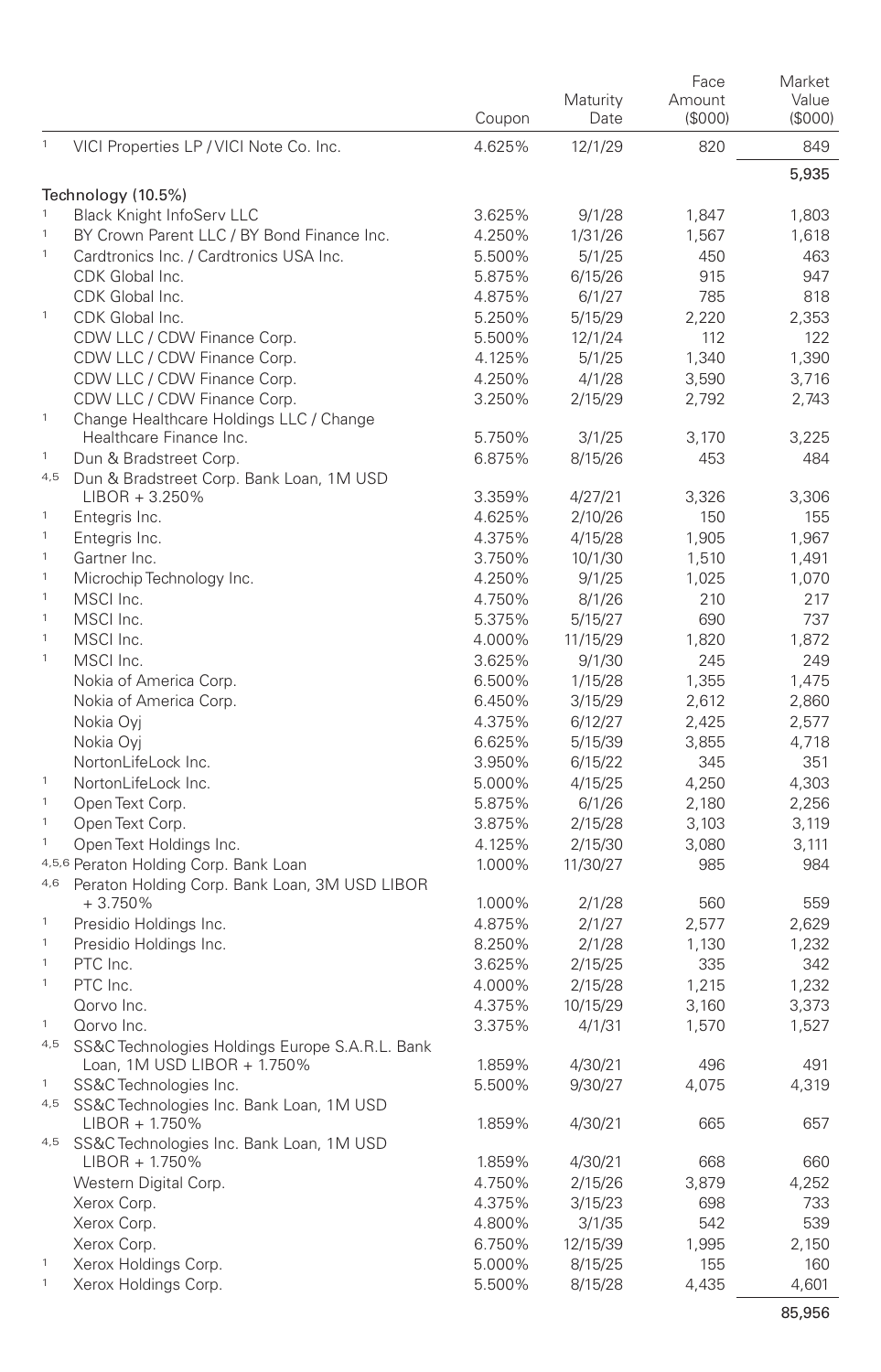|                                                      | Coupon | Maturity<br>Date | Face<br>Amount<br>(S000) | Market<br>Value<br>(S000) |
|------------------------------------------------------|--------|------------------|--------------------------|---------------------------|
| Utilities (1.7%)                                     |        |                  |                          |                           |
| AmeriGas Partners LP / AmeriGas Finance Corp.        | 5.625% | 5/20/24          | 1.395                    | 1.541                     |
| AmeriGas Partners LP / AmeriGas Finance Corp.        | 5.500% | 5/20/25          | 620                      | 673                       |
| AmeriGas Partners LP / AmeriGas Finance Corp.        | 5.875% | 8/20/26          | 1.765                    | 1.942                     |
| AmeriGas Partners LP / AmeriGas Finance Corp.        | 5.750% | 5/20/27          | 1.745                    | 1,902                     |
| $\mathbf{1}$<br>Clearway Energy Operating LLC        | 4.750% | 3/15/28          | 571                      | 591                       |
| $\mathbf{1}$<br>Clearway Energy Operating LLC        | 3.750% | 2/15/31          | 2.370                    | 2.275                     |
| $\mathbf{1}$<br>NextEra Energy Operating Partners LP | 4.250% | 7/15/24          | 983                      | 1.032                     |
| $\mathbf{1}$<br>NextEra Energy Operating Partners LP | 4.250% | 9/15/24          | 103                      | 109                       |
| $\mathbf{1}$<br>NextEra Energy Operating Partners LP | 3.875% | 10/15/26         | 3.035                    | 3.165                     |
| 1<br>NextEra Energy Operating Partners LP            | 4.500% | 9/15/27          | 700                      | 753                       |
|                                                      |        |                  |                          | 13,983                    |
| Total Corporate Bonds (Cost \$737,996)               |        |                  |                          | 766,051                   |
|                                                      |        |                  | Shares                   |                           |
| Common Stocks (0.2%)                                 |        |                  |                          |                           |
| Energy $(0.2\%)$                                     |        |                  |                          |                           |
| Whiting Petroleum Corp.                              |        |                  | 51,071                   | 1,810                     |
| Other (0.0%)                                         |        |                  |                          |                           |
| Homer City Holdings LLC<br>*,9                       |        |                  | 62,633                   |                           |
| Total Common Stocks (Cost \$4,596)                   |        |                  |                          | 1.810                     |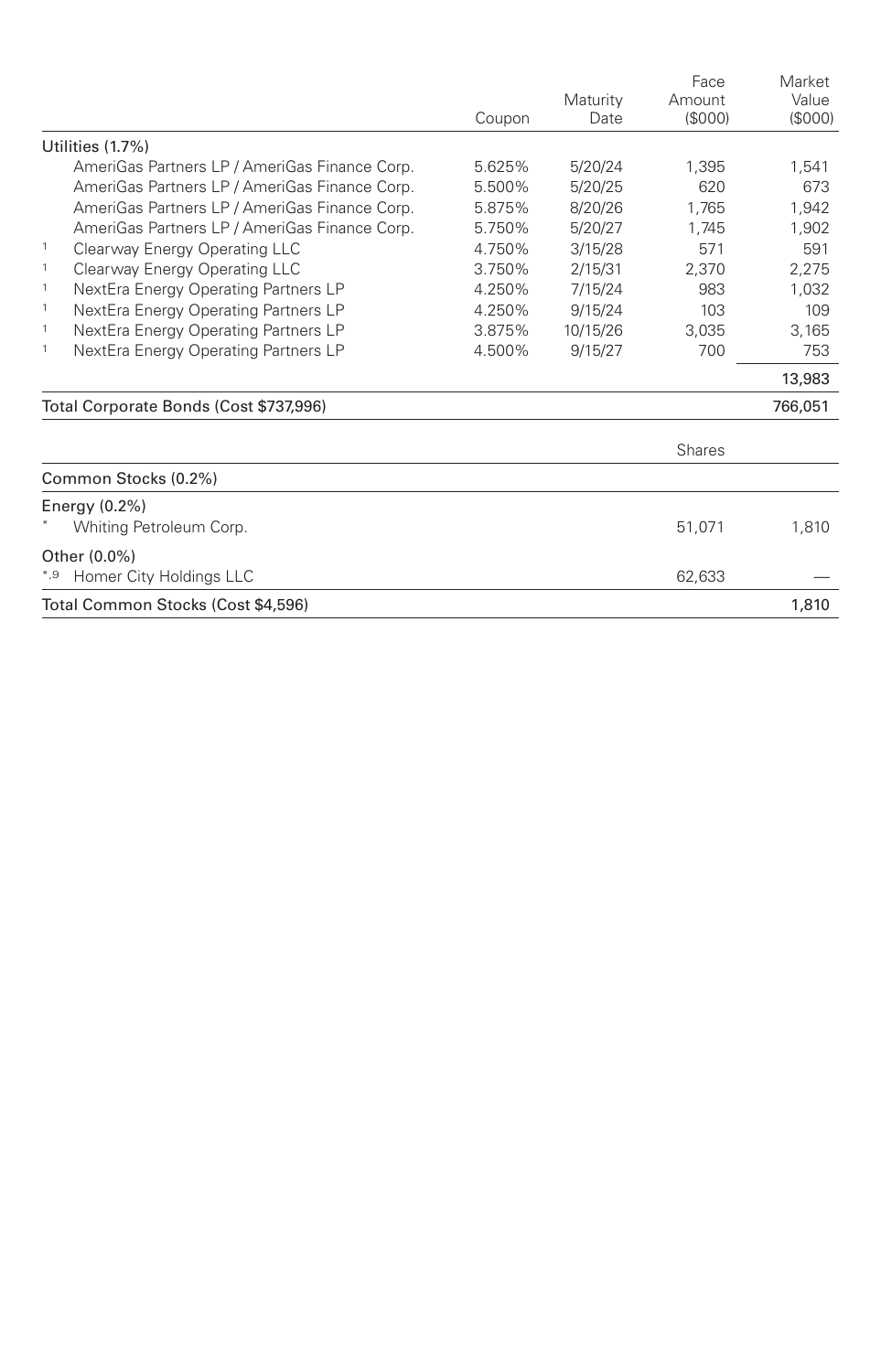|                                                                                                                                                                                                                                                                    | Coupon    | Maturity<br>Date | Face<br>Amount<br>(S000) | Market<br>Value<br>(S000) |
|--------------------------------------------------------------------------------------------------------------------------------------------------------------------------------------------------------------------------------------------------------------------|-----------|------------------|--------------------------|---------------------------|
| Temporary Cash Investments (3.0%)                                                                                                                                                                                                                                  |           |                  |                          |                           |
| Repurchase Agreement (3.0%)<br>Bank of America Securities, LLC<br>(Dated 3/31/21, Repurchase Value \$24,300,000,<br>collateralized by Government National Mortgage<br>Association 2.500%-8.500%, 7/15/22-2/20/51,<br>with a value of \$24,786,000) (Cost \$24,300) | $0.010\%$ | 4/1/21           | 24,300                   | 24,300                    |
| Total Investments (99.6%) (Cost \$791.379)                                                                                                                                                                                                                         |           |                  |                          | 816.647                   |
| Other Assets and Liabilities-Net (0.4%)                                                                                                                                                                                                                            |           |                  |                          | 3,328                     |
| Net Assets (100%)                                                                                                                                                                                                                                                  |           |                  |                          | 819,975                   |

Cost is in \$000.

\* Non-income-producing security.

1 Security exempt from registration under Rule 144A of the Securities Act of 1933. Such securities may be sold in transactions exempt from registration, normally to qualified institutional buyers. At March 31, 2021, the aggregate value was \$434,188,000, representing 53.0% of net assets.

2 Face amount denominated in euro.

3 Face amount denominated in British pounds.

4 Security is a senior, secured, high-yield floating-rate loan. These loans are debt obligations issued by public and private companies and are comparable to high-yield bonds from a ratings and leverage perspective. At March 31, 2021 the aggregate value of these securities was \$18,797,000, representing 2.4% of net assets.

5 Variable-rate security; rate shown is effective rate at period end. Certain variable rate securities are not based on a published reference rate and spread but are determined by the issuer or agent based on current market conditions.

6 Security purchased on a when-issued or delayed-delivery basis for which the portfolio has not taken delivery as of March 31, 2021.

7 The average or expected maturity is shorter than the final maturity shown because of the possibility of interim principal payments and prepayments or the possibility of the issue being called.

8 Perpetual security with no stated maturity date.

9 Security value determined using significant unobservable inputs.

1M—1-month.

3M—3-month.

6M—6-month.

LIBOR—London Interbank Offered Rate.

## Derivative Financial Instruments Outstanding as of Period End

## Forward Currency Contracts

|                                | Contract<br>Settlement<br>Date |            | Contract Amount (000) |            |         | Unrealized<br>Appreciation | Unrealized<br>Depreciation |
|--------------------------------|--------------------------------|------------|-----------------------|------------|---------|----------------------------|----------------------------|
| Counterparty                   |                                |            | Receive               |            | Deliver | (S000)                     | (\$000)                    |
| JPMorgan Chase Bank,<br>N.A.   | 4/30/21                        | <b>EUR</b> | 183                   | <b>USD</b> | 216     |                            | (1)                        |
| Goldman Sachs<br>International | 4/30/21                        | <b>EUR</b> | 97                    | <b>USD</b> | 114     |                            | (1)                        |
| <b>UBS AG</b>                  | 4/30/21                        | <b>USD</b> | 36,716                | <b>EUR</b> | 31,082  | 244                        |                            |
| Citibank, N.A.                 | 4/30/21                        | <b>USD</b> | 2.261                 | GBP        | 1.641   |                            | (1)                        |
|                                |                                |            |                       |            |         | 244                        | (3)                        |

EUR—euro. GBP—British pound. USD—U.S. dollar.

A. Security Valuation: Securities are valued as of the close of trading on the New York Stock Exchange (generally 4 p.m., Eastern time) on the valuation date. Bonds and temporary cash investments are valued using the latest bid prices or using valuations based on a matrix system (which considers such factors as security prices, yields, maturities, and ratings), both as furnished by independent pricing services. Equity securities are valued at the latest quoted sales prices or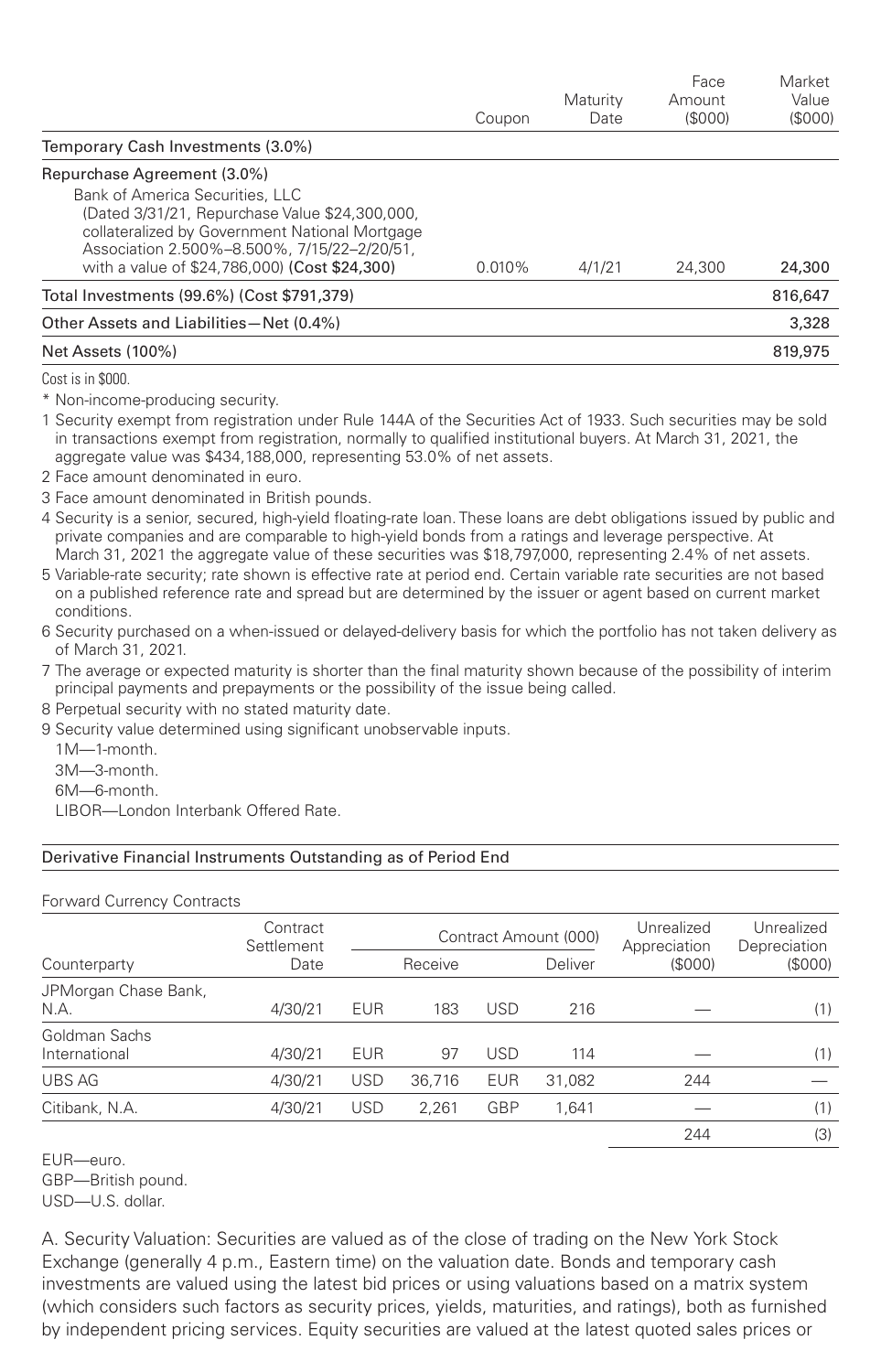official closing prices taken from the primary market in which each security trades; such securities not traded on the valuation date are valued at the mean of the latest quoted bid and asked prices. Securities for which market quotations are not readily available, or whose values have been materially affected by events occurring before the portfolio's pricing time but after the close of the securities' primary markets, are valued by methods deemed by the board of trustees to represent fair value.

B. Foreign Currency: Securities and other assets and liabilities denominated in foreign currencies are translated into U.S. dollars using exchange rates obtained from an independent third party as of the portfolio's pricing time on the valuation date. Realized gains (losses) and unrealized appreciation (depreciation) on investment securities include the effects of changes in exchange rates since the securities were purchased, combined with the effects of changes in security prices. Fluctuations in the value of other assets and liabilities resulting from changes in exchange rates are recorded as unrealized foreign currency gains (losses) until the assets or liabilities are settled in cash, at which time they are recorded as realized foreign currency gains (losses).

C. Forward Currency Contracts: The portfolio enters into forward currency contracts to protect the value of securities and related receivables and payables against changes in future foreign exchange rates. The portfolio's risks in using these contracts include movement in the values of the foreign currencies relative to the U.S. dollar and the ability of the counterparties to fulfill their obligations under the contracts. The portfolio mitigates its counterparty risk by entering into forward currency contracts only with a diverse group of prequalified counterparties, monitoring their financial strength, entering into master netting arrangements with its counterparties, and requiring its counterparties to transfer collateral as security for their performance. In the absence of a default, the collateral pledged or received by the portfolio cannot be repledged, resold, or rehypothecated. The master netting arrangements provide that, in the event of a counterparty's default (including bankruptcy), the portfolio may terminate the forward currency contracts, determine the net amount owed by either party in accordance with its master netting arrangements, and sell or retain any collateral held up to the net amount owed to the portfolio under the master netting arrangements. The forward currency contracts contain provisions whereby a counterparty may terminate open contracts if the portfolio's net assets decline below a certain level, triggering a payment by the portfolio if the portfolio is in a net liability position at the time of the termination. The payment amount would be reduced by any collateral the portfolio has pledged. Any securities pledged as collateral for open contracts are noted in the Schedule of Investments. The value of collateral received or pledged is compared daily to the value of the forward currency contracts exposure with each counterparty, and any difference, if in excess of a specified minimum transfer amount, is adjusted and settled within two business days.

Forward currency contracts are valued at their quoted daily prices obtained from an independent third party, adjusted for currency risk based on the expiration date of each contract. Fluctuations in the value of the contracts are recorded as an asset (liability).

D. Repurchase Agreements: The portfolio enters into repurchase agreements with institutional counterparties. Securities pledged as collateral to the portfolio under repurchase agreements are held by a custodian bank until the agreements mature, and in the absence of a default, such collateral cannot be repledged, resold, or rehypothecated. Each agreement requires that the market value of the collateral be sufficient to cover payments of interest and principal. The portfolio further mitigates its counterparty risk by entering into repurchase agreements only with a diverse group of prequalified counterparties, monitoring their financial strength, and entering into master repurchase agreements with its counterparties. The master repurchase agreements provide that, in the event of a counterparty's default (including bankruptcy), the portfolio may terminate any repurchase agreements with that counterparty, determine the net amount owed, and sell or retain the collateral up to the net amount owed to the portfolio. Such action may be subject to legal proceedings, which may delay or limit the disposition of collateral.